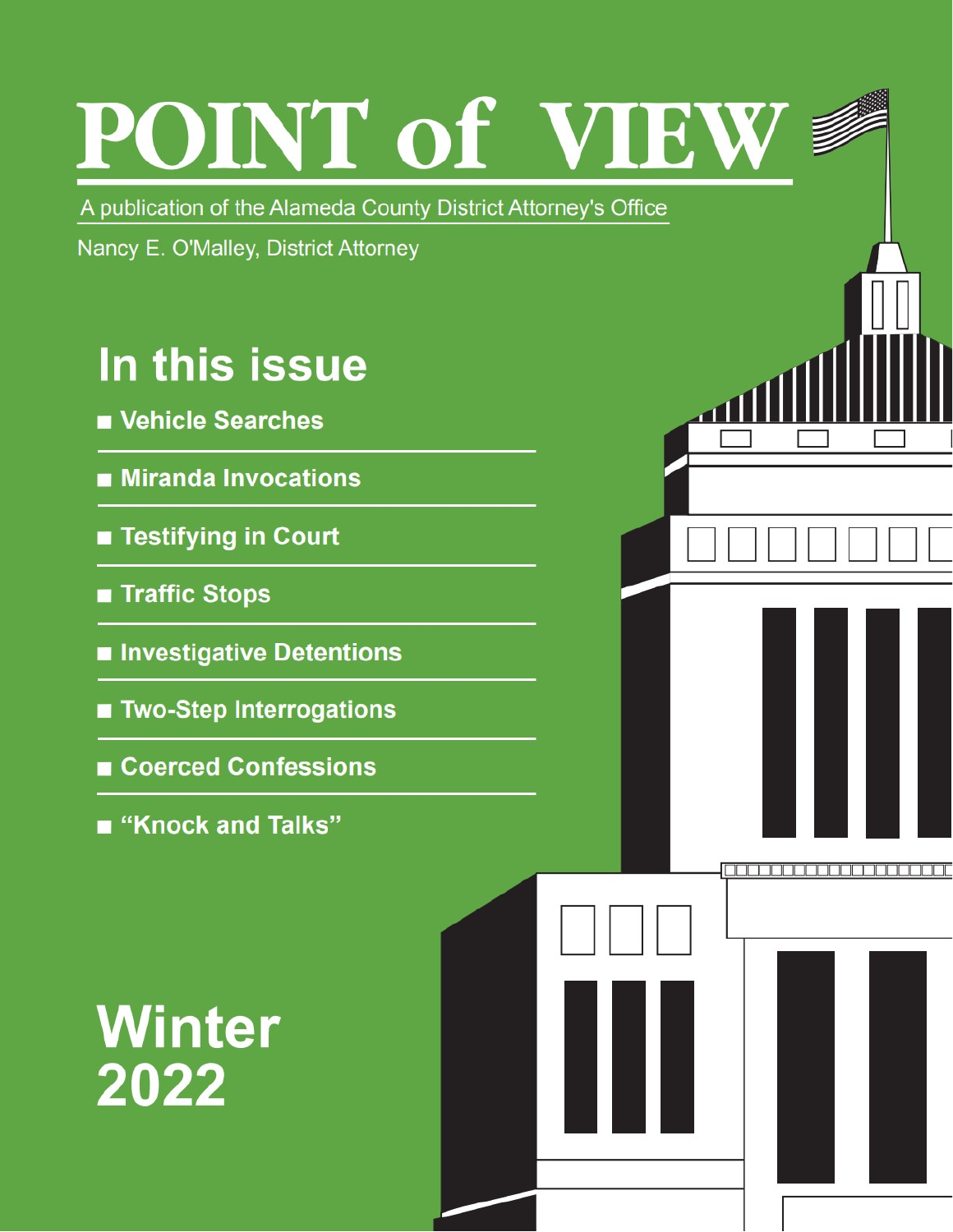### **Point of View**

*Since 1970*



**Copyright © 2022** Alameda County District Attorney

> **Executive Editor** Nancy O'Malley District Attorney

**Writer and Editor** Mark Hutchins

#### **Volume 49 Number 1**

Articles and case reports may be reprinted by any law enforcement agency or for any educational or public service purpose if attributed to the Alameda County District Attorney's Office. Send correspondence to Point of View, District Attorney's Office, 1225 Fallon St., Room 900, Oakland, CA 94612. Email: pov@acgov.org.

Dear Readers: This will be my last *Point of View*. As you might imagine, writing *POV* has been more than a job and, after 35 years, I will certainly miss it. But I am now 77-years old and . . . well, that pretty much says it all. I will, however, continue to write and edit our two sister publications *California Criminal Investigation* and CCI Online. Wishing you all the best, Mark Hutchins

### **Contents**

#### **Articles**

#### **1 Vehicle Searches**

Officers may conduct many types of vehicle searches without a warrant. But, as we discuss in this article, they all have different requirements.

#### **7 Miranda Invocations**

Officers must not interrogate any suspect in custody unless they know how to spot *Miranda* invocations. Here's how.

#### **15 Testifying in Court**

In this article, several judges, prosecutors, officers, and defense attorneys provide officers with some good advice on testifying in court.

#### **Recent Cases**

**19 People v. McDaniel** Ordering passengers to exit during traffic stops

**19 People v. Cuadra** In a split decision, a court discusses detentions and gets most of it wrong.

#### **21 People v. Sumagang** Did a detective employ an illegal two-step interrogation?

**22 People v. Jimenez** A nonsensical opinion on police interrogations.

#### **24 French v. Merrill**

How *not* to conduct a knock and talk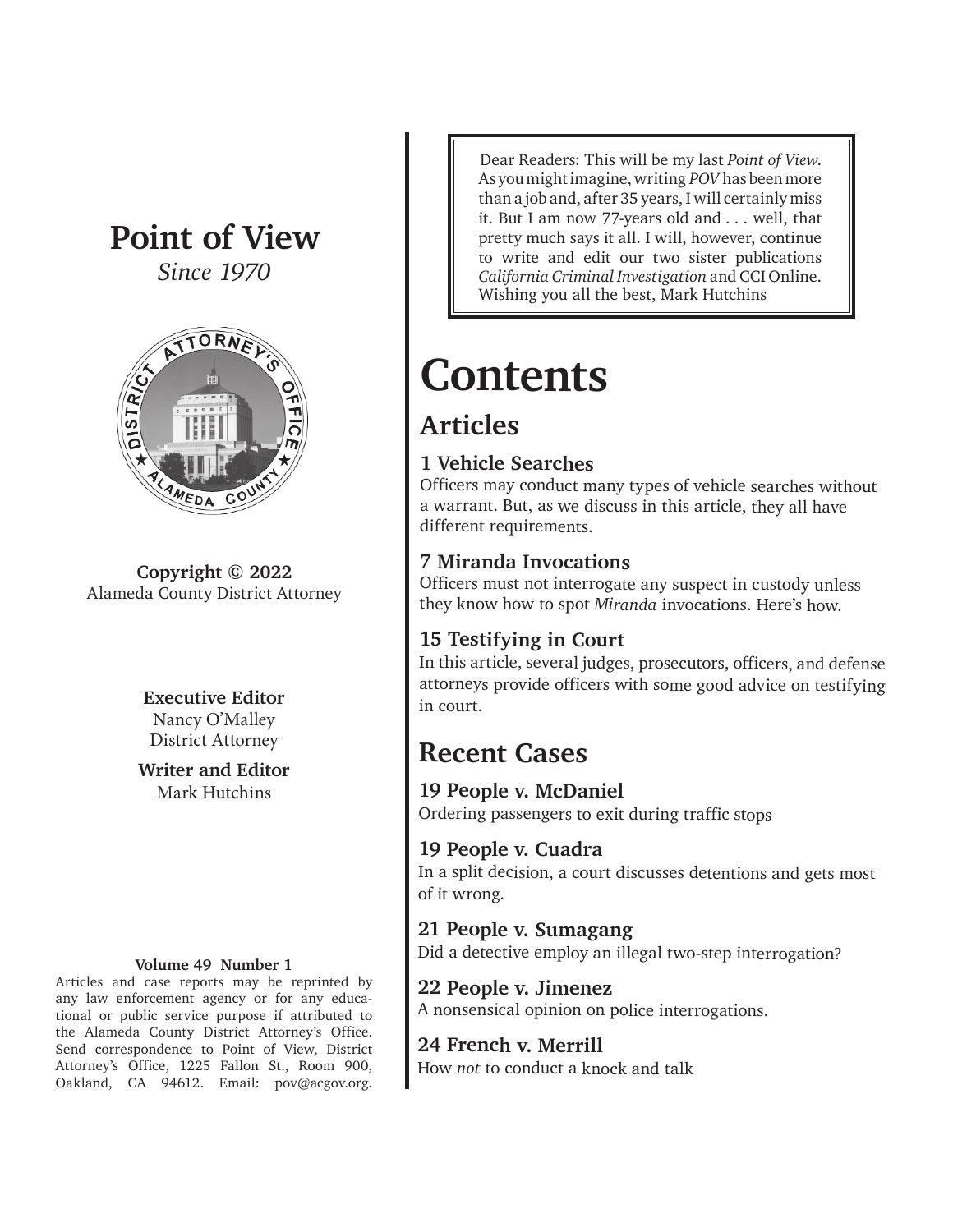# Vehicle Searches

*"A group of friends and I are going on a road trip and I was wondering what are some of the best methods you have come across to secure our drugs?"* 

#### *Posted on Reddit.com.*

**M** ost people who commit crimes have learned<br>to hide drugs, weapons, and other incrimi-<br>nating gridance is often inside their gave. SLWe and that the safest and most convenient place to hide drugs, weapons, and other incriminating evidence is often inside their cars, SUVs, and trucks. This is mainly because motor vehicles are relatively secure, highly mobile and, as an added bonus, they are fully protected by the Fourth Amendment. As one website advised its criminal readership, "Forget your house—your car is your most private place."1

In the past, vehicles were even more attractive to criminals because the rules pertaining to vehicle searches were quite confusing. In fact, officers often had to guess at whether they could search a vehicle, and could only speculate as to the permissible scope and intensity of these searches. As we will show in this article, the rules are much less confusing nowadays, even though there are several types of vehicle searches, each with its unique rules.

One other thing: Although warrantless searches are permitted in many situations, it may nevertheless be better practice to seek a warrant so as to eliminate the issue, especially if the search will cause damage.

#### **Probable Cause Searches**

Here is probably the most straightforward rule of all the searches of any type that officers may conduct: If there is probable cause to search a vehicle that is  $\vert$ 

located in a public place, it may be searched without a warrant. As the Supreme Court explained, a vehicle search "is not unreasonable if based on facts that would justify the issuance of a warrant, even though a warrant has not actually been obtained."2

Note that this rule applies even if officers had time to obtain a warrant,<sup>3</sup> or if there were no exigent circumstances that required an immediate search, or even if the vehicle had already been towed and was sitting securely in a police garage or impound lot. Again quoting the Supreme Court, "The justification to conduct such a warrantless search does not vanish once the car has been immobilized."4 Officers may not, however, retain the vehicle for an unreasonable amount of time, especially if the owner had requested its return.5

#### **Scope of search**

Officers who are conducting a probable cause search of a vehicle may look for the evidence in any place or thing in which it could reasonably be found—including the trunk and closed containers. This is because, as the Supreme Court explained, "nice distinctions between glove compartments, upholstered seats, trunks, wrapped packages" must "give way to the interest in the prompt and efficient completion of the task at hand."6 Thus, in upholding a probable cause vehicle search in *People v. Gallegos*  the Court of Appeal observed that "the officers did not seek an elephant in a breadbox, but limited their search to areas that reasonably might have contained [the evidence]."7

<sup>1</sup> http://jalopnik.com. April 17, 2013.

<sup>2</sup> *United States v. Ross* (1982) 456 U.S.798, 809. Also see *People v. Carpenter* (1997) 15 Cal.4th 312, 365 ["The police had probable cause to search the vehicle. Under the 'automobile exception' to the warrant requirement, they did not need a warrant at all."].

<sup>3</sup> See *United States v. Johns* (1985) 469 U.S. 478, 487, 487 ["we do not think that delay in the execution of the warrantless search is necessarily unreasonable"]; *People v. Superior Court (Nasmeh)* (2007) 151 Cal. App.4th 85, 101 ["the length of time during which the police held Nasmeh's Jeep Cherokee did not make the search unreasonable"]; *U.S. v. Noster* (9th Cir. 2009) 590 F.3d 624 [search eight days later OK because probable cause continued to exist].

<sup>4</sup> *Michigan v. Thomas* (1982) 458 U.S. 259, 261. Also see *U.S. v. Short* (8th Cir. 2021) 2 F.4th 1076 ["an easily repairable flat tire did not cause the vehicle to lose its inherent mobility"].

<sup>5</sup> See *United States v. Johns* (1985) 469 U.S. 478, 487.

<sup>6</sup> *United States v. Ross* (1982) 456 U.S. 798, 821-22. 7

 <sup>(2002) 96</sup> Cal.App.4th 612, 626.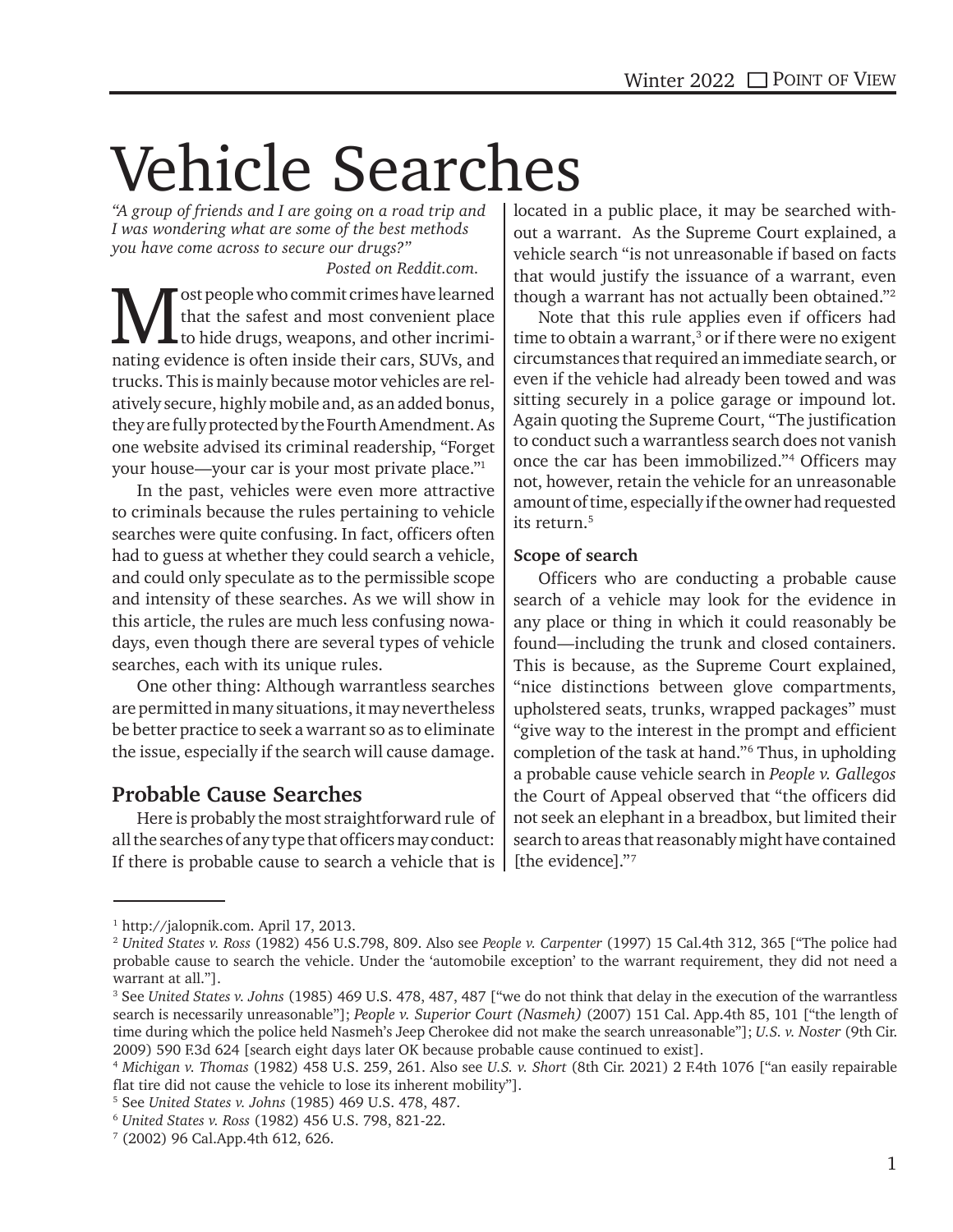Officers may also search the possessions of passengers, but only if they have reason to believe that the sought-after evidence would be found there.<sup>8</sup> This is mainly because the privacy expectations of passengers are "considerably diminished," and because passengers "will often be engaged in a common enterprise with the driver, and have the same interest in concealing the fruits of the evidence of their wrongdoing."9

There are two significant exceptions to this rule: First, officers may not search the clothing worn by the occupants unless they had reason to believe that the evidence was located there. Thus, in *People v. Temple* the court ruled that the search of an occupant's pockets did not qualify as a probable cause search because pockets are "part of his person and therefore were not 'containers' within the scope of the vehicle search."9A Second, if officers have probable cause to search a cellphone or other electronic storage device in the vehicle, they may not do so without a warrant.10 They may, however, seize the device and promptly seek a warrant.<sup>11</sup>

**LIMITED PROBABLE CAUSE**: If officers know that the evidence is located *only* in a certain area or container in the vehicle, they may search *that* area or open *that* container but they may not search elsewhere.<sup>12</sup> For example, if officers were tracking a container of drugs, and if they saw someone put the container in a vehicle, they would have probable cause to enter the vehicle, seize the container and search it. But they could not ordinarily search anything else in the vehicle without a warrant.

**INTENSITY OF SEARCH**: Officers may conduct a "probing" or reasonably thorough search.<sup>13</sup> But they may not damage the vehicle unless it was reasonably necessary and only if the damage was not excessive; e.g., taking paint samples from a hit-and-run vehicle.14

#### **Vehicle Inventory Searches**

Unlike investigative vehicle searches whose objective is to find evidence of a crime, vehicle inventory searches are classified as "community caretaking" searches because their objectives are limited to (1) providing a record of the property inside the vehicle so as to furnish the owner with an accounting; (2) protecting officers, their departments (and ultimately taxpayers) from false claims that property in the vehicle was lost, stolen, or damaged; and (3) protect officers and others from harm if the vehicle contained a dangerous device or substance.15

Despite their obvious benefits, vehicle inventory searches are subject to certain restrictions that help ensure that they are not used as a pretext to search for evidence. Consequently, as we will now explain, these searches are permitted only if both of the following circumstances existed:

- (1) **Towing reasonably necessary**: The officer's decision to impound or store the vehicle was a reasonable under the circumstances.
- (2) **Standard search procedures**: The search was conducted in accordance with departmental policy or standard procedure.

#### **Towing reasonably necessary**

As noted, vehicle inventory searches are permitted only if officers reasonably believed it was necessary to take temporary custody or control of the vehicle.16 As the Court of Appeal explained, "The ultimate determination is properly whether a decision to impound or remove a vehicle, pursuant to the [inventory search rationale] was reasonable under all the circumstances."17

This does not mean that towing must have been imperative. Instead, as the First Circuit noted, "Framed precisely, the critical question is not

<sup>8</sup> See *Wyoming v. Houghton* (1999) 526 U.S. 295, 307.

<sup>9</sup> *Wyoming v. Houghton* (1999) 526 U.S. 295, 304-305.

<sup>9</sup>A *People v. Temple* (1995) 36 Cal.App.4th 1219, 1227.

<sup>&</sup>lt;sup>10</sup> See Penal Code § 1546 *et seq.*<br>
<sup>11</sup> See United States v. Place (1983) 462 U.S. 696, 701; Riley v. California (2014) 573 U.S. 373, 388.<br>
<sup>12</sup> See California v. Acevedo (1991) 500 U.S. 565; United States v. Ross (1982

<sup>17</sup> *People v. Shafrir* (2010) 183 Cal.App.4th 1238, 1247.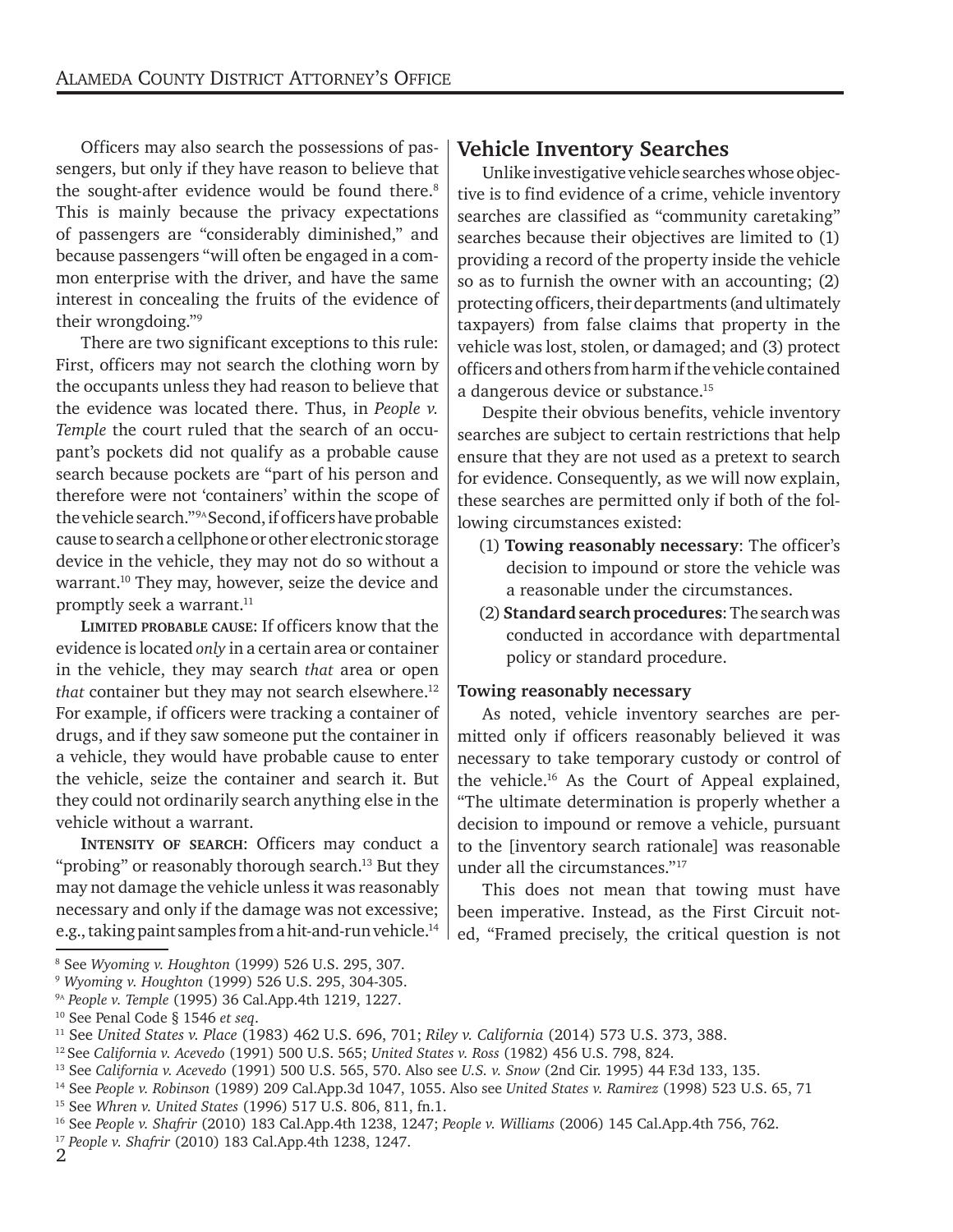whether the police needed to impound the vehicle in some absolute sense, but whether the decision to impound and the method chosen for implementing that decision were within the realm of reason."18 Or, in the words of the Ninth Circuit, "Whether an impoundment is warranted under this community caretaking doctrine depends on the location of the vehicle and the police officers' duty to prevent it from creating a hazard to other drivers or being a target for vandalism or theft."19

**PROTECTION OF THE VEHICLE**: Towing is reasonably necessary if there was a legitimate threat that the vehicle would be stolen or damaged if left at the scene. For example, the courts have ruled that it was reasonably necessary to tow a vehicle under following circumstances:

- "The alternative would be to leave a new Mercedes in a high-crime area."20
- The car was parked on the street, and it had "no windshield."21
- The car was parked off the highway in a "dark, lonely and isolated" area located approximately three miles from the nearest town.<sup>22</sup>
- The vehicle was parked in a parking lot and the FBI agents "had every reason to believe that [the driver] would not be returning anytime soon."23

In contrast, the courts have ruled that towing was not reasonably necessary in the following situations:

• "The car was parked in or alongside an apartment complex. It was not blocking the roadway, the sidewalk, or a driveway, and the arrestee "offered to have someone else come pick it up so it would not need to be impounded."24

- "The car was legally parked at the curb of a residential street two houses away from [the driver's] home. The possibility that the vehicle would be stolen, broken into, or vandalized was no greater than if the police had not arrested [him] as he returned home."25
- "The car was legally parked in front of appellant's residence, appellant had a valid driver's license, the car was properly registered to a car rental company, the car had not been reported stolen, and [the officer] had no reason to believe appellant was not in lawful possession of the car."26

Note that if the driver of a vehicle had been arrested it is usually unnecessary to tow it if he wanted a friend to take custody of the vehicle and the friend was licensed, insured, and was present at the scene or could have arrived within a reasonable amount of time. For example, the Ninth Circuit in *Sandoval v. County of Sonoma* invalided an inventory search because the driver "was able to provide a licensed driver who could take possession of the truck" and thus "the City's community caretaking function was discharged."27 The California Court of Appeal reached the same conclusion in *People v. Lee* when it observed that "Lee offered to have someone come pick up the car for him but [the officer] told him, 'That's not going to work' but the officer did not explain why it wouldn't work.'"28

**VEHICLE WAS AN OBSTRUCTION OR HAZARD**: It is, of course, necessary to tow vehicles that were obstructing traffic or constituted a hazard to other motorists. As the Ninth Circuit observed in *Miranda v. City of* 

<sup>&</sup>lt;sup>18</sup> U.S. v. Rodriguez-Morales (1st Cir. 1991) 929 F.2d 780. 786. Edited.<br><sup>19</sup> Miranda v. City of Cornelius (9th Cir. 2005) 429 F.3d 858, 864.<br><sup>20</sup> People v. Shafrir (2010) 183 Cal.App.4th 1238, 1248.<br><sup>21</sup> People v. Scigl rested, the car was parked on the street, and it had no windshield]..

<sup>&</sup>lt;sup>22</sup> People v. Benites (1992) 9 Cal.App.4th 309, 326.<br><sup>23</sup> U.S. v. Kornegay (10th Cir. 1989) 885 F.2d 713, 716.<br><sup>24</sup> People v. Lee (2019) 40 Cal.App.5th 853, 868.<br><sup>25</sup> U.S. v. Caseres (9th Cir. 2008) 533 F.3d 1064, 1075. A car was parked legally on a quiet residential street ... It created no more danger than did any other car lawfully parked"]. <sup>26</sup> People v. Williams (2006) 145 Cal.App.4th 756, 762.<br><sup>27</sup> (9th Cir. 2018) 912 F.3d 509, 516. Also see *Sandoval v. County of Sonoma* (9th Cir. 2018) 912 F.3d 509, 516 ["Once Ruiz

was able to provide a licensed driver who could take possession of the truck, the City's community caretaking function was discharged."].

<sup>28 (2019) 40</sup> Cal.App.5th 853, 858.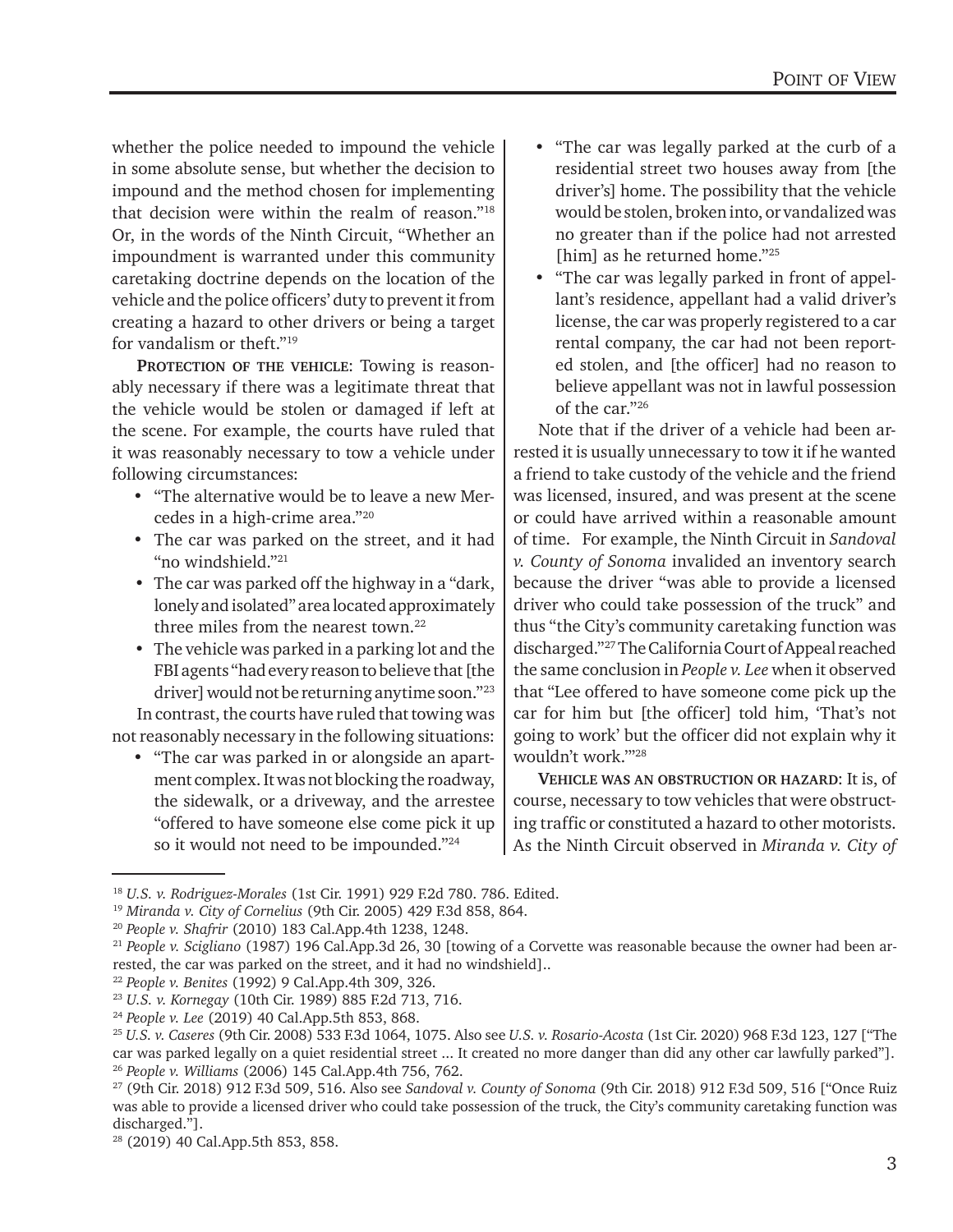*Cornelius*, towing will usually be deemed reasonable if it "fits within the authority of police to seize and remove from the streets vehicles impeding traffic or threatening public safety and convenience."29 Thus, in the landmark case of *Cady v. Dombrowski*, the Supreme Court ruled there was sufficient reason to tow a vehicle because it was "disabled as a result of the accident, and constituted a nuisance along the highway."30

It is also reasonable to tow a vehicle in the following situations: the driver had been arrested and his vehicle "was on the verge of a busy highway, $31$  the officer "testified that the position of the Mustang, as it was left by Defendant, prevented other cars from passing by to enter the gated community,"<sup>32</sup> the suspect's motorcycle was "in the street" and "created a safety hazard,"<sup>33</sup> the vehicle was parked illegally in a handicap parking spot, $34$  and the vehicle had been abandoned.35

**DRIVER UNLICENSED, SUSPENDED, REVOKED**: If the driver is merely cited and released, it is arguable that towing is reasonably necessary because it is possible maybe even probable, considering his demonstrated contempt for California's licensing statutes—that he will reassume control of the vehicle after officers have left. Thus, in *People v. Burch*36 the Court of Appeal upheld an inventory search that occurred after the officer had cited the driver for violating Veh. Code § 14601 and who decided to impound the vehicle because he testified usually so "to prevent the cited driver from simply getting back into the vehicle and driving away."

#### **Standard search procedures**

The second requirement for a vehicle inventory search is that the scope and intensity of the search must have been restricted by means of "standardized criteria or established routine."37 The main purpose of this requirement is to ensure that "the owners and occupants of those vehicles are protected against the risk that officers will use selective discretion, searching only when they suspect criminal activity and then seeking to justify the searches as conducted for inventory purposes."38

**CHP 180 FORMS**: A law enforcement agency may satisfy the "standardization" requirement by mandating that officers complete a CHP 180 form which requires, among other things, that officers list all "property" in the vehicle, including radios, tape decks, firearms, tools, and ignition keys; and list damage to the vehicle.<sup>39</sup>

**DEPARTMENTAL POLICY**: This requirement may also be satisfied if towing was required or permitted pursuant to departmental policy. Such a policy—which may be written or unwritten $40$ —need only specify the general areas and things in the vehicle that should be searched.41 As the First Circuit pointed out, this would be impractical:

Virtually by definition, the need for police to function as community caretakers arises fortuitously, when unexpected circumstances present some transient hazard which must be dealt with on the spot. The police cannot sensibly be expected to have developed, in advance, standard protocols running the entire gamut of possible eventualities.<sup>42</sup>

- 
- <sup>33</sup> *U.S. v. Nevatt* (8th 2020) 960 F.3d 1015, 1021. 34 *U.S. v. Davis* (1st Cir. 2018) 909 F.3d 9, 17. 35 See Veh. Code § 22669.
- 
- 36 (1986) 188 Cal.App.3d 172, 180.

- <sup>37</sup> Florida v. Wells (1990) 495 U.S. 1, 4. Also see People v. Williams (1999) 20 Cal.4th 119, 127.<br><sup>38</sup> U.S. v. Lopez (2nd Cir. 2008) 547 F.3d 364, 371. Also see U.S. v. Marshall (8th Cir. 1993) 986 F.2d 1171, 1176.<br><sup>39</sup>
- 
- 
- 

<sup>29 (9</sup>th Cir. 2005) 429 F.3d 858, 864. Also see *U.S. v. Coccia* (1st 2006) 446 F.3d 233, 238*; U.S. v. Cervantes* (9th Cir. 2012) 678 F.3d 798, 805 [there was no testimony that the vehicle "was parked illegally, posed a safety hazard"]. 30 (1973) 413 U.S. 433, 443.

<sup>31</sup> *U.S. v. Sylvester* (1st Cir. 2021) 993 F.3d 16, 23-24. 32 *U.S. v. Trujillo* (10th Cir. 2021) 993 F.3d 859, 869.

<sup>41</sup> See *U.S. v. Lopez* (2nd Cir. 2008) 547 F.3d 364, 371. 42 *U.S. v. Rodriguez-Morales* (1st Cir. 1991) 929 F.2d 780, 787.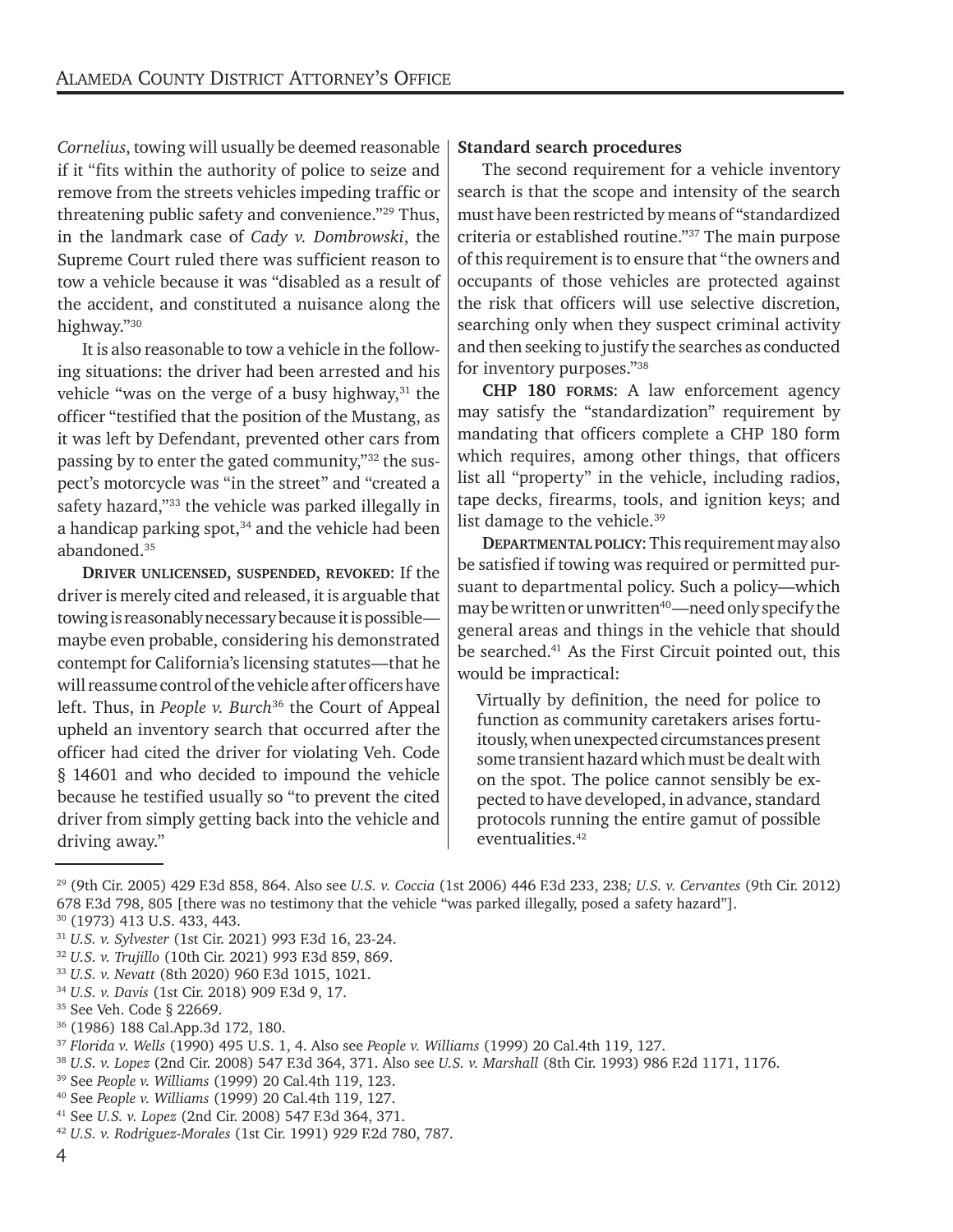For example, the policy may require that officers search all containers, or it may give officers some discretion in determining which containers to search.43 If discretion is given, the policy should provide officers with some guidelines on how to exercise it; e.g. officers may search only those containers whose contents cannot be determined from the outside.<sup>44</sup> A policy may also authorize a search of the trunk,<sup>45</sup> under the spare tire, $46$  and the engine compartment. $47$  As for documents in the vehicle, officers may be allowed to read them,<sup>48</sup> and to look through notebooks and other multi-page documents to "ensure that there was nothing of value hidden between the pages."49

#### **Protective Vehicle Searches**

Searches of vehicles for weapons is permitted if officers (1) had arrested or detained an occupant of a vehicle, (2) had reason to believe there was a "weapon" inside the vehicle, and (3) the arrestee or detainee had potential access to the passenger compartment when the search occurred; i.e., the arrestee had not yet been subjected to a "full custodial arrest."50 Under these circumstances, a search is permitted because "the officer remains particularly vulnerable" and "must make a quick decision as to how to protect himself and others."51

#### **Weapon inside?**

An officer's belief that a weapon is inside the passenger compartment is usually based on direct evidence; e.g., officers saw a weapon or receive a tip from a reliable source that driver is currently armed.52 In some cases, an officer's belief that there is a weapon inside may be based on circumstantial evidence.

Although there is little law on how much or what kind of circumstantial evidence will suffice, it is likely that the relevant circumstances would include those that officers and judges consider in determining whether a pat search is warranted,<sup>53</sup> such as the nature of the crime under investigation (e.g., armed robbery) and crimes in which the perpetrators commonly possess heavy or sharp objects.<sup>54</sup>

#### **Types of "weapons"**

There are two types of weapons that will justify a protective vehicle search: conventional and virtual. Conventional weapons are those that are manufactured primarily to harm or kill, such as guns, knives, brass knuckles, saps, billy clubs, and nunchakus.55 A search for conventional weapons will ipso facto justify a protective search.

In contrast, virtual weapons are instruments that are manufactured for some other purpose but can readily be used to harm or kill; e.g., baseball bats, hammers, crowbars, and tennis racquets. The courts understandably will not authorize searches of stopped cars based merely on the presence of a virtual weapon. Consequently, it appears that the presence of a virtual weapon will justify a protective search only if there was circumstantial evidence that it was being used to harm or kill; e.g., a baseball bat positioned handle-up between bucket seats, a Mag flashlight located about nine inches from the driver who was acting suspiciously.<sup>56</sup>

#### **Scope of the search**

If officers see a weapon in the passenger compartment they may enter and seize it. If their belief that a weapon is inside is based on circumstantial

45 See *U.S. v. Johnson* (5th Cir. 1987) 815 F.2d 309, 314; *U.S. v. Tueller* (10th Cir. 2003) 349 F.3d 1239, 1244. 46 See *U.S*. *v. Johnson* (5th Cir. 1987) 815 F.2d 309.

<sup>43</sup> See *Florida v. Wells* (1990) 495 U.S. 1, 4; *People v. Williams* (1999) 20 Cal.4th 119, 138.

<sup>44</sup> See *Florida v. Wells* (1990) 495 U.S. 1, 4; *People v. Williams* (1999) 20 Cal.4th 119, 138.

<sup>47</sup> See *U.S. v. Pappas* (8th Cir. 2006) 452 F.3d 767, 772; *U.S. v. Lumpkin* (6th Cir. 1998) 159 F.3d 983, 987-88.

<sup>48</sup> See *People v. Hovey* (1988) 44 Cal.3d 543, 571.

<sup>&</sup>lt;sup>49</sup> U.S. v. Khoury (11th Cir. 1990) 901 F.2d 948, 959. Also see U.S. v. Andrews (5th Cir. 1994) 22 F.3d 1328, 1335.<br><sup>50</sup> See Arizona v. Gant (2009) 556 U.S. 332; U.S. v. Vaccaro (7th Cir. 2019) 915 F.3d 431, 437.<br><sup>51</sup> Mic

<sup>56</sup> See *Terry v. Ohio* (1968) 392 U.S. 1, 28; *People v. Lee* (1987) 194 Cal.App.3d 975.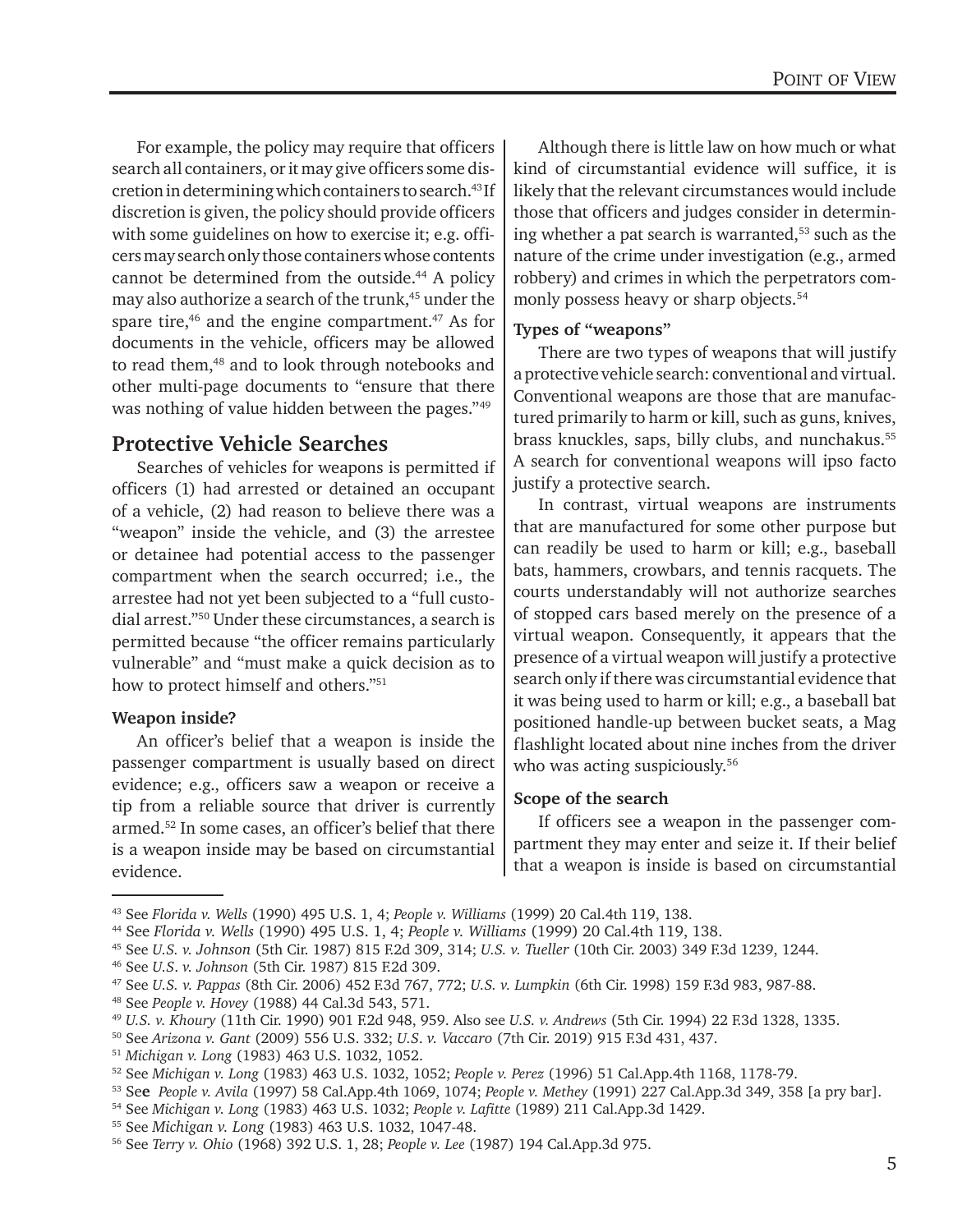evidence, they may search those places and things in the passenger compartment in which a weapon may be placed or hidden,<sup>57</sup> such as under the seats, inside the glove box, and under the armrest.

Furthermore, officers who have retrieved a weapon may continue searching the passenger compartment for more. As the court noted in *People v. Molina*, 58 "Once the officers discovered the knives, they had reason to believe that their safety was in danger and, accordingly, were entitled to search the [passenger compartment] and any containers therein for weapons." Also note that officers may seize any other item they happen to find if they have probable cause to believe it is evidence of a crime.<sup>59</sup>

#### **Other Vehicle Searches**

**INSTRUMENTALITY SEARCHES:** If officers have probable cause to believe that a vehicle, itself, was the means by which a crime was committed (e.g., hit-and-run vehicle, kidnap vehicle), or if it was the locus of the crime (e.g., murder in vehicle), they may search it under an exception to the warrant requirement known as the "instrumentality exception."60 As a practical matter, however, the instrumentality exception has become virtually superfluous because, as discussed earlier (see the section on probable cause searches), officers who have probable cause to believe that a vehicle was an instrumentality or locus of a crime will almost always have probable cause to search it for the fruits, instrumentalities, and evidence of that crime.<sup>61</sup>

**EXIGENT CIRCUMSTANCES: Officers may enter and** search a vehicle if it was reasonably necessary to protect lives from imminent danger or property from imminent damage; e.g., child locked in vehicle, sick or injured person inside, gun or dangerous chemical

57 See *Michigan v. Long* (1983) 463 U.S. 1032; 1032, 1049. 58 (1994) 25 Cal.App.4th 1038, 1042.

inside. It may also be necessary for officers to enter a vehicle that has been burglarized or is otherwise insecure for the purpose of locking it or searching for registration that will enable them to notify the owner.

**SEARCHES INCIDENT TO ARREST**: In the past, officers were permitted to search the passenger compartment of vehicles for weapons and evidence whenever they made a custodial arrest of an occupant. In 2009, however, the Supreme Court ruled that such searches—known as "Belton" searches<sup>62</sup>—were permissible only if, at the time the search was conducted, the arrestee had immediate access to the passenger compartment.63 But because officers will seldom permit arrestees to have unfettered access to anything, *Belton* searches have become virtually extinct.<sup>64</sup>

**SEARCHES BY VEHICLE THEFT INVESTIGATORS**: Officer s whose primary responsibility is to conduct vehicle theft investigations may search unoccupied vehicles to determine the lawful owner if the vehicle was located "on a highway or in any public garage, repair shop, terminal, parking lot, new or used car lot, automobile dismantler's lot, vehicle shredding facility, vehicle leasing or rental lot, vehicle equipment rental yard, vehicle salvage pool, or other similar establishment."65

**SEARCHES OF EVENT DATA RECORDERS**: Information stored in a vehicle Event Data Recorder (a.k.a. "Black box" or "Sensing and Diagnostic Module") may not be downloaded or otherwise retrieved unless officers had obtained (1) a search warrant or other court order, or (2) the registered owner consented.<sup>66</sup> Officers may, however, seize the recorder and seek a warrant to search it if they reasonably believed that (1) evidence stored in the camera's memory constituted evidence of a crime, and (2) they reasonably believed the evidence might be destroyed if they waited for a warrant to seize it. $^{67}$   $\!\!{\rm PeV}$ 

<sup>59</sup> See *Michigan v. Long* (1983) 463 U.S. 1032, 1050.

<sup>60</sup> See *People v. Diaz* (2013) 213 Cal.App.4th 743, 756.[vehicular manslaughter].

<sup>&</sup>lt;sup>61</sup> See *People v. Lopez* (2019) 8 Cal.5th 353.<br><sup>62</sup> See *New York v. Belton* (1981) 453 U.S. 454.<br><sup>63</sup> See *Arizona v. Gant* (2009) 556 U.S. 332.<br><sup>64</sup> See *Arizona v. Gant* (2009) 556 U.S. 332, 350.<br><sup>65</sup> Veh. Code § 280

<sup>66</sup> See Veh. Code § 9951(c). Also see *People v. Ferguson* (2011) 194 Cal.App.4th 1070, 1086, fn.4 67 See *United States v. Place* (1983) 462 U.S. 696, 701; *People v. Tran* (2019) 42 Cal.App.5th 1, 34.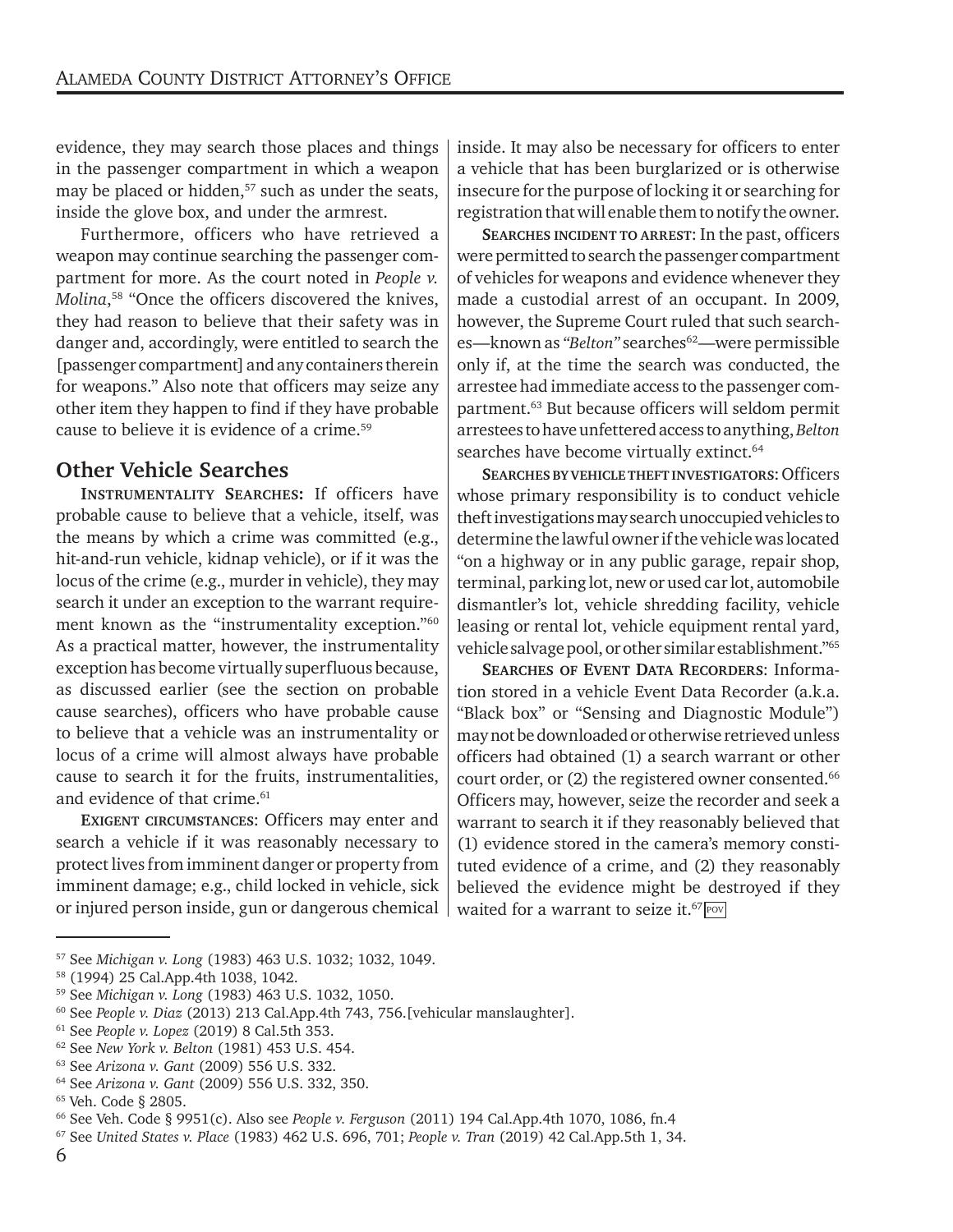# Miranda Invocations

*I'll tell you something right now. You're scaring the living shit out of me. I'm not going to talk. That's it. I shut up!*  Apparent *Miranda* invocation<sup>1</sup>

When can suspects invoke their *Miranda*<br>rights? And what constitutes an invoca-<br>tion: Knowing the answers to these quesrights? And what constitutes an invocation? Knowing the answers to these questions is essential because crucial evidence is often lost whenever an officer fails to spot an invocation, or if they terminate an interview in the mistaken belief that the suspect had invoked. This is especially so in major felony cases in which officers frequently confront suspects who, although they have waived their *Miranda* rights, will admit to nothing unless officers are able to "unbend their reluctance."2 And this often requires relentless probing, confrontation, and even verbal combat. Moreover, the longer this goes on, the more likely the suspect will say something that could conceivably be deemed an invocation.

Fortunately, the law pertaining to *Miranda* invocations has become much more understandable over the past years. As the result, officers who have a good understanding of the most recent *Miranda* rulings will seldom run into problems. And that is the purpose of this article.

#### **What Constitutes an Invocation?**

The most significant change in *Miranda* law occurred in 1994 when the Supreme Court ruled in *Davis v. United States* that *Miranda* invocations would no longer result merely because a suspect's words *might* have indicated a desire to terminate the interview. Before then, the courts would ordinarily rule that invocations would result if the suspect said something that *might* have demonstrated an intent

to invoke. This created problems because there were no standards for determining whether an invocation had occurred.

The Court in *Davis* changed this, ruling that *Miranda* invocations could result only if the suspect demonstrated an obvious or unambiguous intent to invoke. As the Court explained:

Invocation of the *Miranda* right to counsel requires, at a minimum, some statement that can reasonably be construed to be an expression of a desire for the assistance of an attorney. But if a suspect makes a reference to an attorney that is ambiguous or equivocal our precedents do not require the cessation of questioning.3

It must be acknowledged that the rule requiring that invocations be unambiguous "may disadvantage suspects who, for emotional or intellectual reasons, have difficulty expressing themselves."4 For this reason, an ambiguous remark may constitute an invocation if the suspect had not yet waived his rights.<sup>5</sup> When this happens, however, officers may attempt to clarify the ambiguity.

Although there is no simple test for determining whether a remark was ambiguous, the California Supreme Court has provided some guidelines. First, a suspect's words are ambiguous if the ambiguity would have been detected by a reasonable officer under the circumstances. As the court explained, the standard "is an objective one that asks what a reasonable officer would have understood the nature of the suspect's request to be under all circumstances."6 In other words, "The question is not what defendant understood himself to be saying, but what a reasonable officer in the circumstances would have understood defendant to be saying."7

<sup>&</sup>lt;sup>1</sup> People v. Jennings (1988) 46 Cal.3d 963, 978-79.<br><sup>2</sup> Culombe v. Connecticut (1961) 367 U.S. 568, 572.<br><sup>3</sup> Davis v. United States (1994) 512 U.S. 452, 459. Edited. Also see People v. Nelson (2012) 53 Cal.4th 367, ["The ment of an unambiguous and unequivocal assertion likewise applies to a suspect's invocation of the right to silence."]. <sup>4</sup> *People v. Stitely* (2005) 35 Cal.4th 515, 535. 5

See *Davis v. United States* (1994) 512 U.S. 452, 461; *People v. Duff* (2014) 58 Cal.4th 527, 553; *People v. Williams* (2010) 49 Cal.4th 405, 428; *U.S. v. Rodriguez* (9th Cir. 2008) 518 F.3d 1072, 1078-79. 6

*People v. Sauceda-Contreras* (2012) 55 Cal.4th 203, 217-18. 7 *People v. Gonzalez* (2005) 34 Cal.4th 1111, 1126.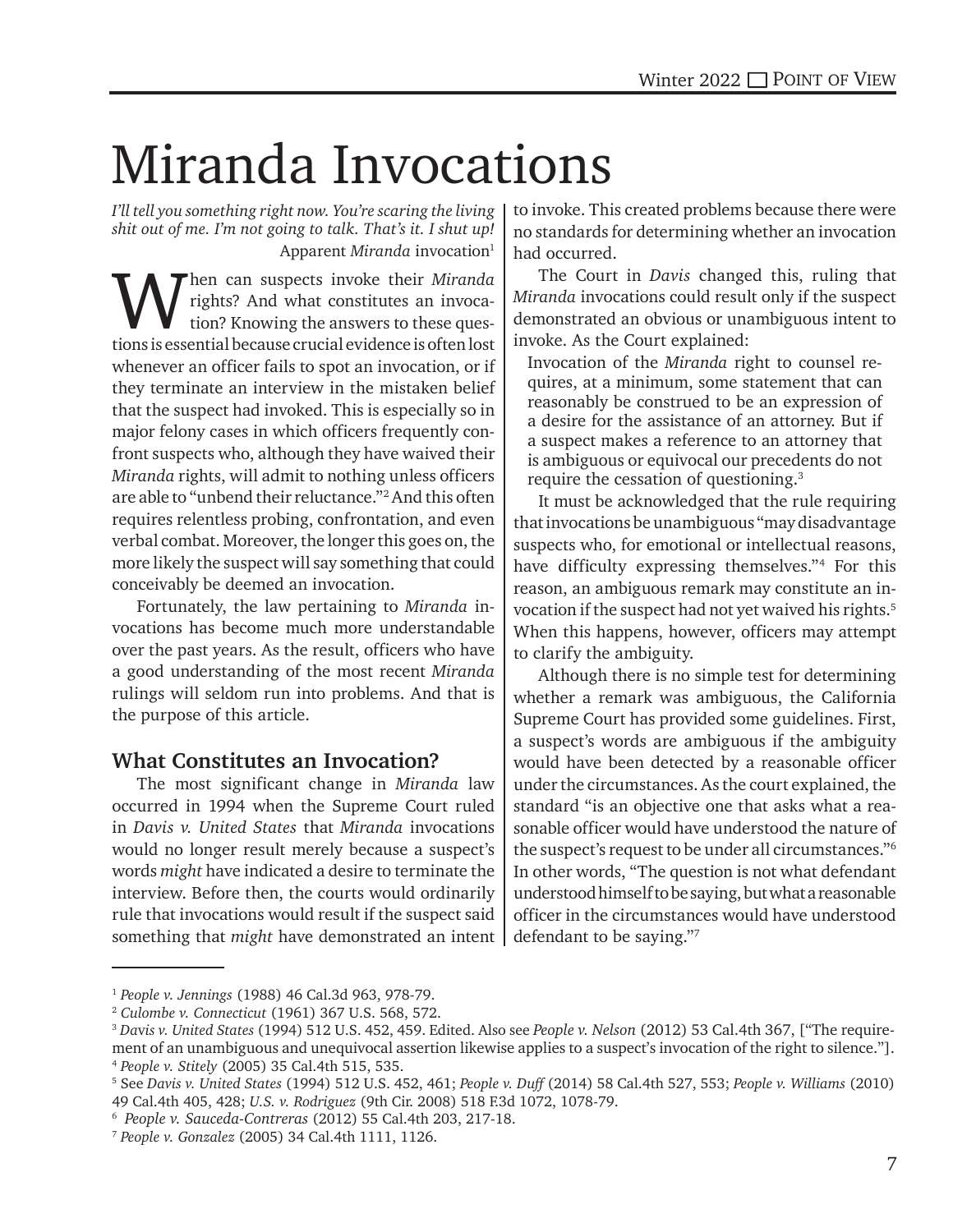Second, a remark is ambiguous only if the officer would have concluded that it was "reasonably open to more than one interpretation,"8 or if the officer would have understood only that the suspect "might" be invoking.<sup>9</sup> Also note that if an invocation was unambiguous, officers may not "play dumb" and try to "clarify" a remark that requires no clarification.<sup>10</sup>

#### **Consider words in context**

In determining how a reasonable officer would have understood the suspect's words, the courts must consider them in context. This is important because words that appear to be an invocation in the abstract may take on an entirely different meaning when considered in light of what the suspect and the officers said or did beforehand. "In certain situations," observed the California Supreme Court, "words that would be plain if taken literally actually may be equivocal in the sense that *in context* it would not be clear to a reasonable officer what the defendant intends."11

We now return to the epigraph at the beginning of this article where a murder suspect said, "I'll tell you something right now. You're scaring the shit out of me. I'm not going to talk. That's it. I shut up!" On the surface this remark was an unambiguous invocation. But the court noted that, in light of the preceding interplay between the suspect and the officers, it was apparent that it was directed at only one of the three officers in the room, and that it reflected only "a momentary frustration and animosity" toward that officer because he had been pressing the suspect to recall details about his whereabouts on the day the victim's body had been found."12 Similarly, in *People v. Thompson*13 the suspect informed an officer that his attorney told him "not to say nothin' about the case or anything, unless I had a lawyer present." This was not an invocation, said the court, because it was "only an explanation of why he was willing to proceed without counsel."

Context can be especially important if (1) the suspect made the remark shortly after he unequivocally agreed to speak with officers, and (2) there was no apparent reason for a sudden change of mind. This might be deemed ambiguous unless he said or otherwise acknowledged that he had changed his mind about talking with the officers. For example, in *People v. Williams*<sup>14</sup> the following occurred after the suspect waived his right to remain silent:

**Officer**: Do you wish to give up the right to speak to an attorney and have him present? **Suspect**: You talking about now?

**Officer**: Do you want an attorney here while you talk to us?

**Suspect**: Yeah.

**Officer**: Yes, you do?

**Suspect**: Un huh.

**Officer**: Are you sure?

**Suspect**: Yes.

**Officer**: You don't want to talk to us right now?

**Suspect**: Yeah. I'll talk to you right now.

**Officer**: Without an attorney?

**Suspect**: Yeah.

In ruling that the suspect's words did not constitute an invocation of his right to counsel, the California Supreme Court pointed out that he "had indicated to the officers that he understood his rights and would relinquish his right to remain silent. When asked whether he would also relinquish the right to an attorney and to have an attorney present during questioning, the defendant responded with a question concerning timing." The court then ruled:

In light of defendant's evident intent to answer the question, and the confusion observed by [the officer] concerning when an attorney would be available, a reasonable listener might be uncertain whether defendant's affirmative remarks concerning counsel were intended to invoke his right to counsel.

<sup>8</sup> *People v. Sauceda-Contreras* (2012) 55 Cal.4th 203, 218. Also see *U.S. v. Rodriguez* (9th Cir. 2008) 518 F.3d 1072, 1080. 9 *People v. Johnson* (2019) 32 Cal.App.5th 26, 55.

<sup>10</sup> See *Anderson v. Terhune* (9th Cir. 2008) 516 F.3d. 781, 788 ["the officer decided to 'play dumb'"]

<sup>11</sup> See *People v. Carey* (1986) 183 Cal.3d 99, 103; *People v. Harris* (1989) 211 Cal.3d 640, 649 ["But here there was nothing ambiguous about appellant's initial assertion of his right to remain silent. Thus, there was nothing for Sgt. Ward to clarify"].<br><sup>12</sup> People v. Williams (2010) 49 Cal.4th 405, 429. Edited.<br><sup>13</sup> People v. Jennings (1988) 46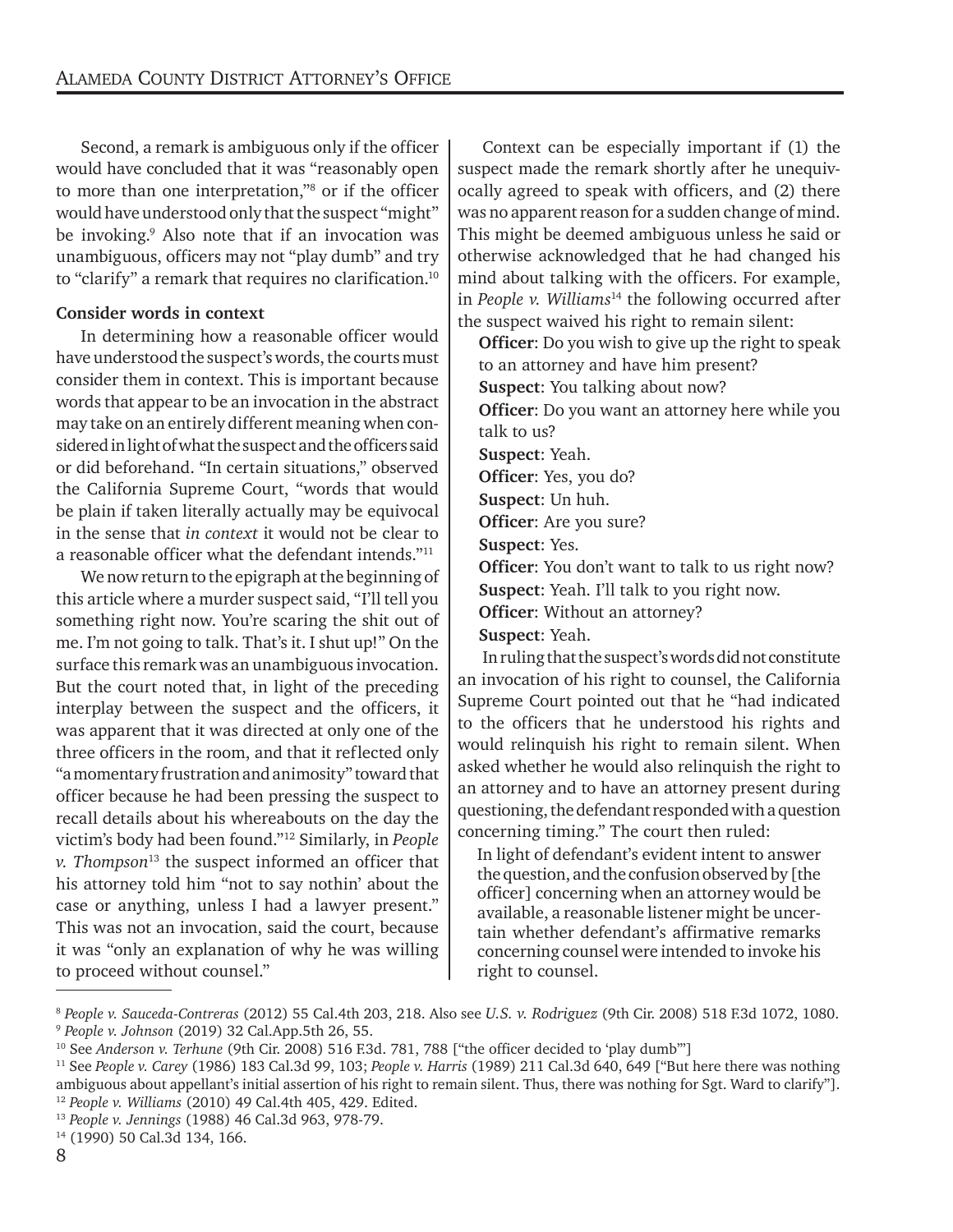One other thing: While the courts will consider the suspect's words in context, they will not consider what he said *after* an alleged invocation. As the Supreme Court explained, "An accused's postrequest responses to further interrogation may not be used to cast retrospective doubt on the clarity of the initial request itself."15

#### **Body language, inflection**

Although the term "body language" is, itself, somewhat ambiguous, it generally refers to the "tone, inflection, and the infinite other minute qualities of demeanor and affect that cannot be ascertained from words alone."16

For example, in *People v. Clark*17 a murder suspect argued that he had invoked his right to counsel because, while being *Mirandized*, he asked "What can an attorney do for me? In rejecting the argument, the California Supreme Court explained that it had reviewed an audio recording of the statement "including the tone and inflections of defendant's voice," and that this recording demonstrated that "the defendant's questions were rhetorical in nature" and that they were "linked to his repeated explanation of the reasoning behind the waiver of his rights."

Another example is found in the interrogation of Richard Allen Davis who kidnapped and murdered 12-year old Polly Klass in Petaluma in 1993.<sup>18</sup> After Davis waived his rights, an officer suggested to him that investigators had obtained DNA and unspecified trace evidence that linked him to the crimes. Davis then stood up and said, "Well then book me and let's get a lawyer and let's go for it. Let's shit or get off the pot." The officer then asked Davis if he still wanted to talk, and Davis replied, "Get real. You think I should? The officer then asked Davis why he had abducted Polly, at which point he sat down and said, "I didn't kidnap that little fucking broad man." The questioning continued, and Davis made several denials that were used against him at trial.

On appeal, Davis contended that he had invoked his right to counsel when he said, "let's get a lawyer and lets go for it." The California Supreme Court disagreed, pointing out that is had viewed a videotape of the interrogation and concluded that Davis was simply "employing his own technique by standing up and issuing a challenge to his questioners," essentially saying, "If you can prove it, go for it." Moreover, he then sat down, thereby "indicating his willingness to continue the interrogation."

Note that in the absence of a video recording of the interview, a court may be unable to detect the ambiguity, and officers may have difficulty explaining it.

#### **Invocations of the Right to Remain Silent**

Having discussed the general principles, we will now examine the rules pertaining to the two types of invocations, beginning with the right to remain silent. A suspect will be deemed to have unambiguously invoked the right to remain silent if he said something that demonstrated either (1) a present unwillingness to submit to impending interrogation, or (2) a desire to terminate an interview in progress." An invocation of the right to remain silent—but not the right to counsel—will also result if the suspect said he was invoking but did not specify which right he was invoking; e.g., "Having these rights in mind do you want to talk with us?" No."19 Also see "General *Miranda* invocations," below.

In some cases, the suspect's intent will be apparent; i.e., "I ain't talking to you no more." But in most cases in which this issue arises the suspect will say something that falls somewhere between an unambiguous invocation and an unambiguous waiver. One court described this as a "significant middle ground" that it is "all too familiar" to officers.20

**EXPRESSIONS OF RELUCTANCE**: A remark is not ambiguous if it merely demonstrated uncertainty or reluctance to talk with officers. Some examples:

<sup>15 (2010) 50</sup> Cal.4th 405, 428. Edited.

<sup>&</sup>lt;sup>16</sup> Smith v. Illinois (1984) 469 U.S. 91, 99.<br><sup>17</sup> Sessions v. Runnels (9th Cir. 2010) 650 F.3d 1276, 1288. Edited.<br><sup>18</sup> People v. Davis (1993) 5 Cal.4th 950.<br><sup>19</sup> See People v. Lispier (1992) 4 Cal.App.4th 1317, 1322 [" expression of the exercise of the right to counsel under *Miranda*"]. 20 *U.S. v. Plugh* (2nd Cir. 2011) 658 F.3d 118, 125.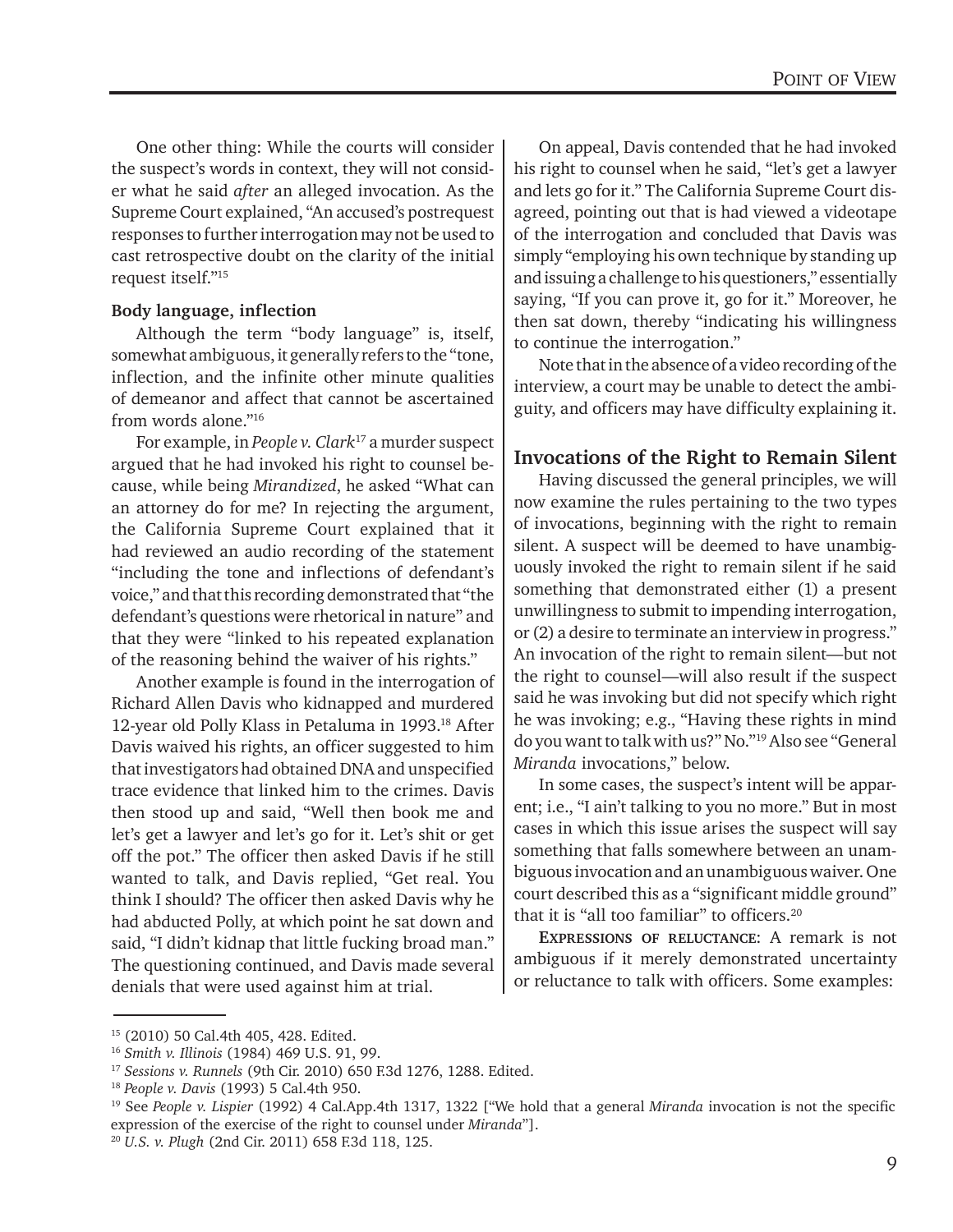- "Do you mind if I go back to my cell and think about tonight and talk to you guys tomorrow?" $^{21}$
- "I don't know what to do. I want to help you guys, I want you guys to find [the perpetrator], but I don't want to incriminate myself."22
- "I don't know if I wanna talk anymore since it's someone killed."23
- "I don't know what you, I don't want to talk about this. You all are getting me confused. I don't even know what you're talking about. You're making me nervous here telling me I done something I ain't done. Kill somebody, give me a break."24
- After claiming he murdered the victim in self-defense, the suspect said, "Do I gotta still tell you after I admit it?"25
- After admitting that he had killed a store employee during a robbery, the suspect said, "Do I have to talk about this right now?"26

**EXPRESSIONS OF FRUSTRATION**: For suspects who are guilty of the crime under investigation, an interrogation is especially stressful. After all, making up stories on-the-fly, attempting to explain away incriminating evidence, and trying to keep track of all his lies and disinformation is exhausting. But an expression of frustration—without more—is not an invocation.27

For example, in *People v. Thomas*<sup>28</sup> a suspect in a drive-by murder was being interrogated by homicide detectives in San Diego. As things progressed, the investigators repeatedly accused Thomas of lying, and he repeatedly denied it. At one point a detective told him, "By you sitting here lying it just makes us think

you're hiding something." Thomas responded, "Well, I know I wasn't there. I ain't talking no more and we can leave it at that." In ruling that these words did not constitute an unambiguous invocation, the court said, "When viewed in conjunction with his earlier expressions of frustration," this statement was another expression of momentary frustration and, at most, was an ambiguous invocation of the right to remain silent."

Some other expressions of frustration that were not invocations:

- "I'll tell you something right now. You're scaring the living shit out of me. I'm not going to talk. You have got the shit scared out of me," and, "I'm not saying shit to you no more, man. You, nothing personal man, but I don't like you."29
- "You're gonna try to con me, now I ain't saying no more."30
- "Okay. I'll tell you. I think it's about time for me to stop talking, well, I mean. God damn accused of something that I didn't do."31

**REQUEST TO TALK WITH RELATIVE, FRIEND**: A request by the suspect—adult or juvenile—to speak with someone other than an attorney is not an invocation; e.g., a parent, probation officer.<sup>32</sup>

**REFUSAL TO SIGN A WAIVER**: It frequently happens that a suspect will waive his rights but refuse to sign a waiver form. This is not an invocation. As the Eighth Circuit observed, "Refusing to sign a written waiver of the privilege against self incrimination does not itself invoke that privilege and does not preclude a subsequent oral waiver."<sup>33</sup>

<sup>&</sup>lt;sup>21</sup> People v. Hoyt (2020) 8 Cal.5th 892, 932-33.<br><sup>22</sup> People v. McCurdy (2014) 59 Cal.4th 1063, 1089-90.<br><sup>24</sup> People v. Wasselwhite (1998) 17 Cal.4th 1216, 1238-40.<br><sup>24</sup> People v. Musselwhite (1998) 17 Cal.4th 1216, 1238

*Ahmad A. v. Superior Court* (1989) 215 Cal.3d 528, 538 [talk to parent]; *People v. Hector* (2000) 83 Cal.3d 228, 235-36 [talk with parent]; *Hall v. Thomas* (11th Cir. 2010) 611 F.3d 1259, 1289 ["there is no clearly established federal constitutional requirement … that interrogation cease upon a juvenile's request for the presence of a parent or guardian"]. <sup>33</sup> *U.S. v. Binion* (8th Cir. 2009) 570 F.3d 1034, 1041. Also see *People v. Maier* (1991) 226 Cal.3d 1670, 1677-78.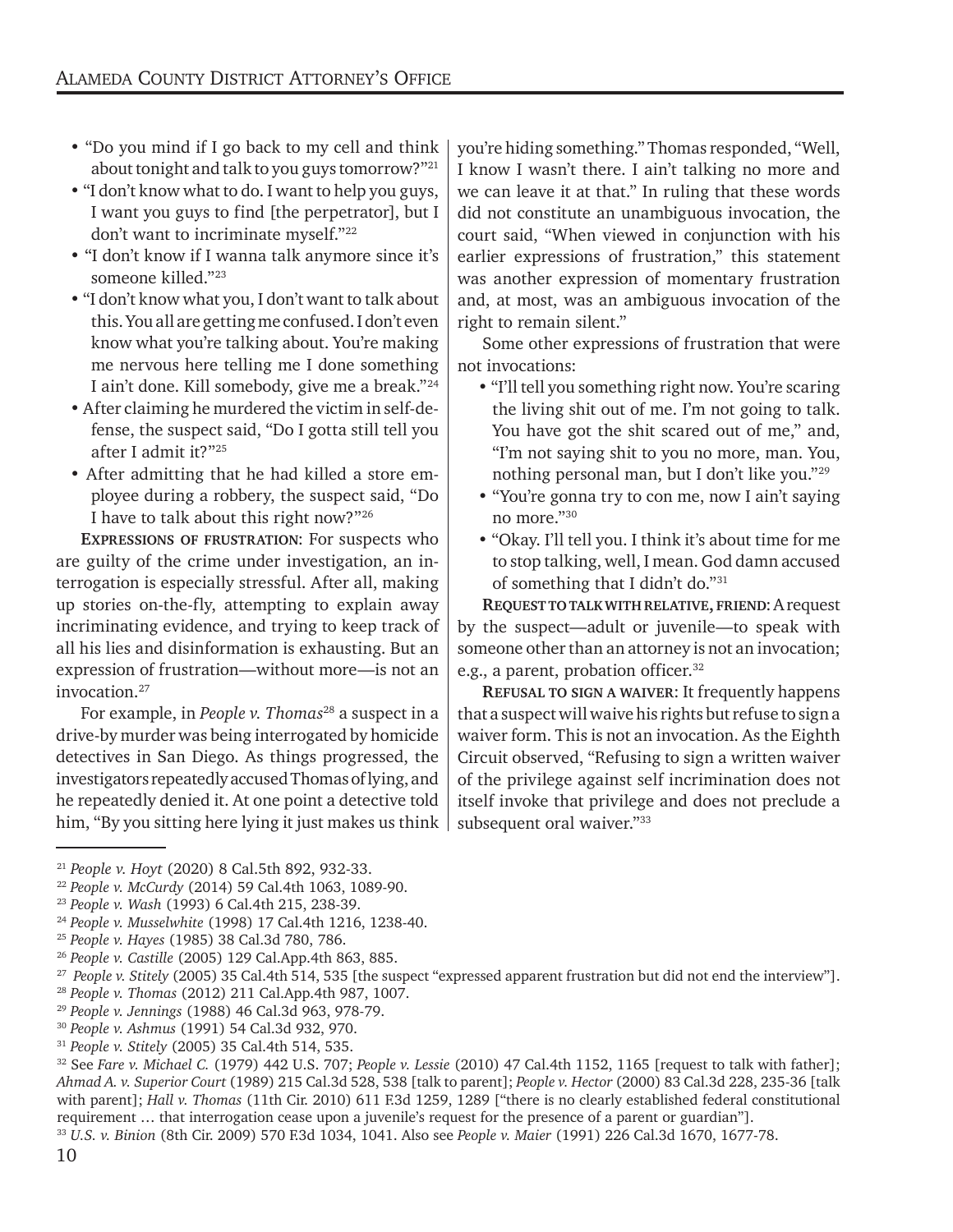**"GENERAL" MIRANDAINVOCATIONS**: An unambiguous invocation of the right to remain silent results if the suspect said he was invoking but did not specify which right he was invoking. These are known as "general" invocations and they commonly occur when the suspect says "no" when asked, "Having these rights in mind, will you talk with us now?" Significantly, a "general" *Miranda* invocation constitutes only an invocation of the right to remain silent.<sup>34</sup>

**"When viewed in conjunction with his earlier expressions of frustration, this statement was another expression of momentary frustration and, at most, was an ambiguous invocation of the right to remain silent."**

#### **Invocations of the Right to Counsel**

In *Miranda's* "Dark Ages," it seemed as if invocations of the right to counsel would occur whenever a suspect uttered the word "attorney," "lawyer," or "mouthpiece" in whatever context. But now, like invocations of the right to remain silent, invocations of the *Miranda* right to counsel can occur only if the suspect made an unambiguous request to have an attorney present during custodial interrogation. Here are some examples of remarks that constituted invocations:

- I'm being set up. I want to see my lawyer!<sup>35</sup>
- Well, if I'm under arrest I wanna lawyer.<sup>36</sup>
- I'd like an attorney because this is serious.<sup>37</sup>

<sup>34</sup> See People v. Lispier (1992) 4 Cal.App.4th 1317, 1322.<br><sup>35</sup> People v. Hensley (2014) 59 Cal.4th 788, 810.<br><sup>36</sup> People v. Boyer (1989) 48 Cal.3d 247.<br><sup>37</sup> People v. McClary (1977) 20 Cal.3d 218, 222.<br><sup>38</sup> People v. Jab

- I won't say anything until I see my lawyer.<sup>38</sup>
- I didn't do any murders. I want to talk to a lawyer.<sup>39</sup>
- I am ready to talk to my lawyer.<sup>40</sup>

#### **Expressions of uncertainty**

An invocation of the right to counsel will not result if the suspect merely indicated some uncertainty as to whether he should talk to officers without counsel. Such expressions of uncertainty are often qualified by words such as "I don't know," "if," "I think," "I guess," or "probably." Some examples:

- I guess you better get me a lawyer then.<sup>41</sup>
- I don't know if I need a lawyer.<sup>42</sup>
- They always tell you get a lawyer."43
- I'd sort of like to know what my lawyer wants me to do.<sup>44</sup>
- If you can bring me a lawyer that way I can tell you everything I know and everything I need to tell you and someone to represent me.<sup>45</sup>

#### **Questions about attorneys**

Asking a question about an attorney is ordinarily ambiguous. For example, the courts have ruled that the following remarks did not constitute an invocation of the right to counsel:

- Should I have somebody here talking for me, is this the way it's supposed to be?<sup>46</sup>
- There wouldn't be [an attorney] running around here now, would there?<sup>47</sup>
- I'd like to know how long it will take to get an attorney. I would like to talk to you in the interim period but I would like to try to get one—you know, get the process started.<sup>48</sup>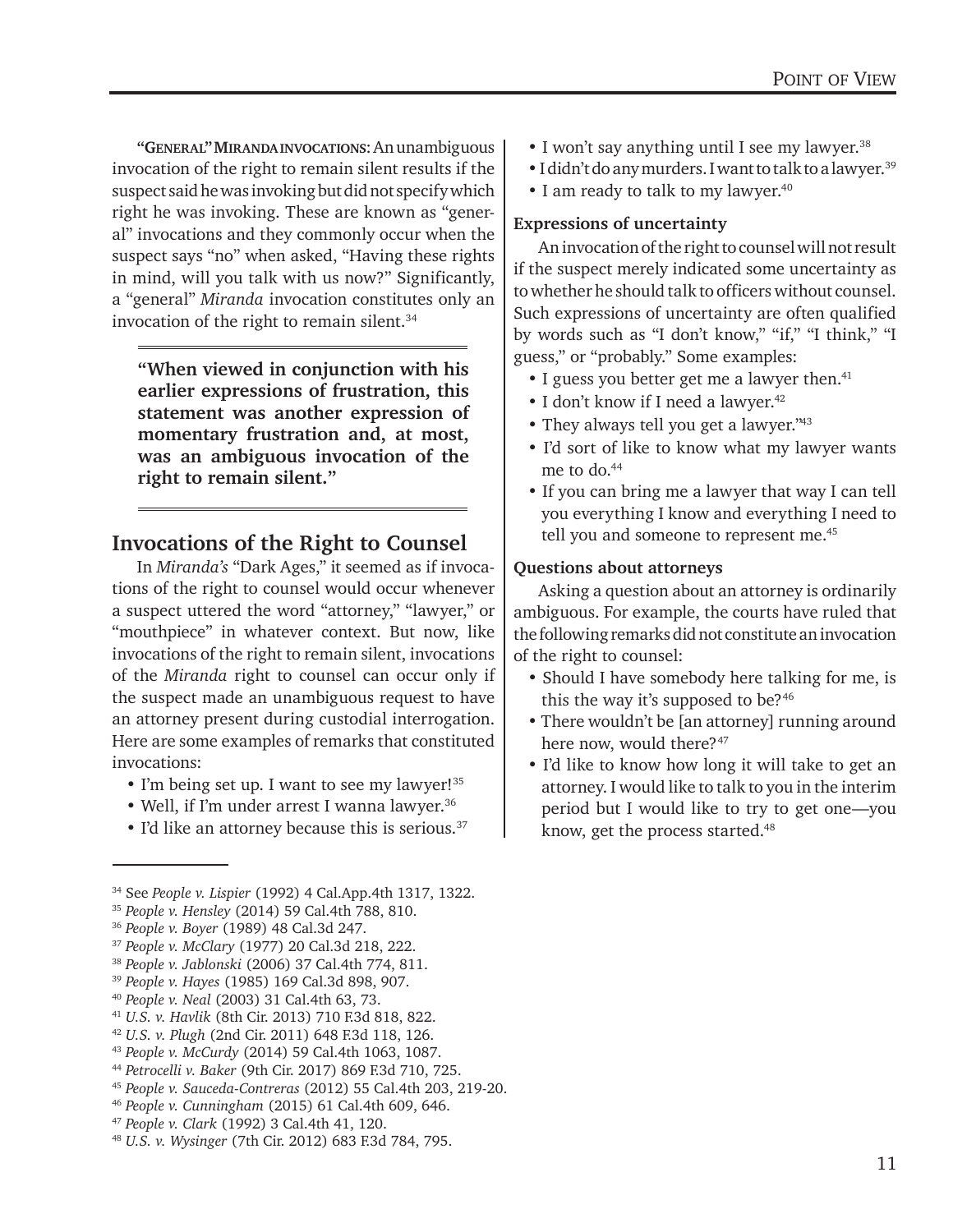- Do I need a lawyer before we start talking?<sup>49</sup>
- Am I going to be able to get an attorney?<sup>50</sup>
- Can I call a lawyer or my mom to talk to you?<sup>51</sup>
- But will [having an attorney] make a difference?<sup>52</sup>

#### **Wanting an attorney "in court"**

Most people who have been arrested will want to be represented by counsel when they appear before a judge. And the Sixth Amendment gives them that right. *Miranda* does not. That's because the sole objective of the *Miranda* right to counsel is to have counsel present *during* custodial interrogation. Thus, a suspect's demand to be represented by counsel in court, or at any later time, does not constitute an invocation of the *Miranda* right to counsel. As the California Supreme Court explained, "A desire to have an attorney in the future, coupled with an unambiguous willingness to talk in the meantime, is not an invocation of the [*Miranda*] right counsel requiring cessation of the interview."53

For example, in *People v. Clark*54 the suspect said, "I'd like to know how long it will take to get an attorney. I would like to talk to you in the interim period but I would like to try to get one—you know, get the process started." When the officer asked if he wanted an attorney "right now" he said "No, I'm willing to start but I'm sure during the process I'm going to want one." In ruling that this was not an invocation, the court noted that, "although he expressed the desire to have the process of getting an attorney started, he never showed the slightest reluctance to talk in the meantime."

Similarly, in *People v. Turnage*<sup>55</sup> the following exchange occurred between a murder suspect and a Contra Costa County sheriff's detective after the suspect had been *Mirandized*:

**Suspect**: Attorneys and stuff like that I can't afford one right at the moment.

**Officer**: Well, this says that an attorney can be appointed for you.

**Suspect**: Well, I feel I need one.

**Officer**: Okay. You'd rather not talk about the case. **Suspect**: No, I don't mind talking about the case, but I just feel I want it noted that I wanted an attorney.

**Officer**: [So] you do want an attorney but not necessarily at this particular second. Is that right? **Suspect**. Yes

On appeal, the court ruled that the suspect's remark—"I want it noted that I want an attorney"—was not an invocation of the right to counsel because it was abundantly clear that he "was willing to talk about the case and also that he wished to utilize the assistance of an attorney at a later time rather than on that occasion."

Finally, in *People v. Johnson*<sup>56</sup> a detective in Daly City was questioning a murder suspect who said at one point, "My mother will put out money for a high price lawyer out of New York." In ruling that this was not an invocation, the California Supreme Court observed, "We have found no case suggesting that a suspect's statement concerning the possible retention of a lawyer for *future* proceedings would require termination of a police interrogation."

#### **Suspect retains an attorney on another case**

Just as a suspect's request for an attorney in court has no bearing on whether he thinks he needs an attorney during questioning, neither is a request for counsel in a separate case. For example, in *People v. Sully*57 an attorney was appointed to represent Sully in a murder case in Burlingame. Sully was also a suspect in the uncharged murders of three people whose bodies had been found in Golden Gate Park. So, when

<sup>&</sup>lt;sup>49</sup> U.S. v. Shabaz (7th Cir. 2009) 579 F.3d 815, 819 ["Shabaz's question was not a clear request for counsel"].<br><sup>50</sup> People v. Scaffidi (1992) 11 Cal.App.4th 145, 154-55.<br><sup>51</sup> People v. Roquemore (2005) 131 Cal.App.4th 11

lawyer to get here?]; P v. Art T. (2015) 234 CA4 335, 355 ["Could I have an attorney? Because that's not me."]; Sessoms v. Grounds (9C 2015) 776 F3 615, 634 ["Yeah, that's what my dad asked me to ask you guys ... uh, give me a lawyer."].

<sup>55 (1975) 45</sup> Cal.App.3d 201, 211, fn.5.

<sup>56 (1993) 6</sup> Cal.4th 1, 28.

<sup>57 (1991) 53</sup> Cal.3d 1195, 1234.Also see *U.S. v. Oehne* (2nd Cir. 2012) 698 F.3d 119, 123.

<sup>12</sup>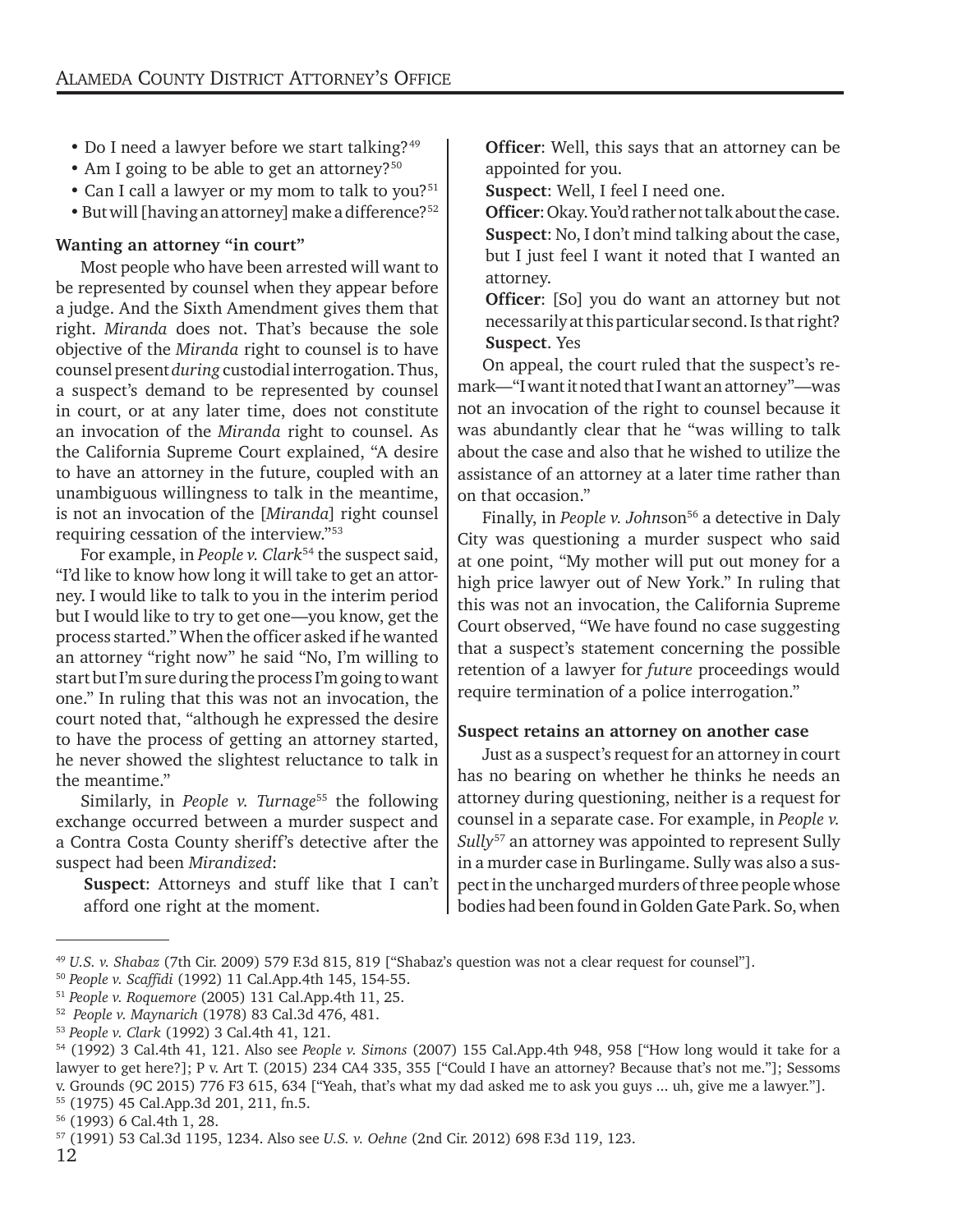SFPD investigators learned he was in custody in the San Mateo County Jail on a murder in Burlingame they visited him there, obtained a *Miranda* waiver and questioned him about their case.

On appeal, Sully argued that his request for an attorney to represent him in court in the Burlingame case also constituted an invocation of the *Miranda* right to counsel and, thus, his statement to the SFPD officers should have been suppressed. The California Supreme Court disagreed, saying, "Defendant's appearance and acceptance of appointed counsel on one charge does not amount to an invocation of [*Miranda*} rights with respect to another, uncharged offense."

Similarly, in *McNeil v. Wisconsin*58 an attorney was appointed to represent McNeil on a robbery charge. A detective who was investigating an unrelated murder visited him in jail, obtained a *Miranda* waiver, and interviewed him about the murder. In the course of the interview, McNeil made some incriminating statements, and they were used against him at trial. On appeal, the Supreme Court ruled that McNeil's invocation of his Sixth Amendment right to counsel as to the robbery did not also constitute an invocation of the *Miranda* right to counsel as to the uncharged murder.

#### **Limited and Conditional Invocations**

In the past, the courts would rule that an invocation would result if the suspect expressed any reluctance to discuss his case "freely and completely."59 That has changed. The courts now recognize that a suspect's refusal or reluctance to discuss a particular subject or answer a certain question, or his lack of response to the officers' questions, do not necessarily demonstrate a desire to terminate the interview. On the contrary, his act of placing restrictions on the manner in which the interview is conducted demonstrates a willingness to speak with

officers if they agree to these restrictions. Thus, the court in *People v. Johnson* explained that a suspect does not automatically invoke his rights "by imposing conditions governing the conduct of the interview."60

**REFUSAL TO DISCUSS A CERTAIN SUBJECT:** A suspect's absolute refusal to discuss a certain subject or answer a certain question constitutes an invocation of the right to remain silent only as to *that* subject or question. Said the Ninth Circuit, "A person in custody may selectively waive his right to remain silent by indicating that he will respond to some questions, but not to others."61

For example, in *People v. Silva<sup>62</sup>* an officer who was questioning Silva about a murder asked if he had driven a certain truck. Silva responded, "I really don't want to talk about that." In ruling that Silva had not invoked the right to remain silent, the California Supreme Court said, "A defendant may indicate an unwillingness to discuss certain subjects without manifesting a desire to terminate an interrogation already in progress." In a similar case, the California Supreme Court said, that the suspect's statement "I don't want to talk about it" was "an expression of frustration, not an unambiguous invocation."63

An invocation of the right to counsel can also be limited or conditional. For example, in *U.S. v. Rought*<sup>64</sup> FBI agents were questioning James Rought who had been arrested for selling fentanyl to a person who had died from an overdose. About 24 minutes into the interview, an agent said he wanted to talk about the victim and Rought replied, "I don't really want to talk about that aspect without my lawyer." The agent agreed to the request and began asking about Rought's drug connection. A few minutes later, while Rought was claiming he was not a drug dealer and he was talking about the dangers of drug addition, he said that drug dealers "are killing my friends just as much as, right now, you're trying to say that I killed

<sup>58 (1991) 501</sup> U.S. 171.

<sup>59</sup> See *People v. Burton* (1971) 6 Cal.3d 375, 382. 60 (1993) 6 Cal.4th 1, 25-26.

<sup>61</sup> *U.S. v. Lopez-Diaz* (9th Cir. 1980) 630 F.2d 661, 664, fn.2.Also see *People v. Vance* (2010) 188 Cal.App.4th 1182, 1211 ["I don't want to talk about it" was not an unequivocal invocation].

<sup>62 (1988) 45</sup> Cal.3d 604, 629-30.

<sup>63</sup>*People v. Williams* (2010) 49 Cal.4th 405, 434.

<sup>64 (3</sup>rd Cir. 2021) 11 F.4th 178. Also see *People v. Clark* (1992) 3 Cal.4th 41, 122.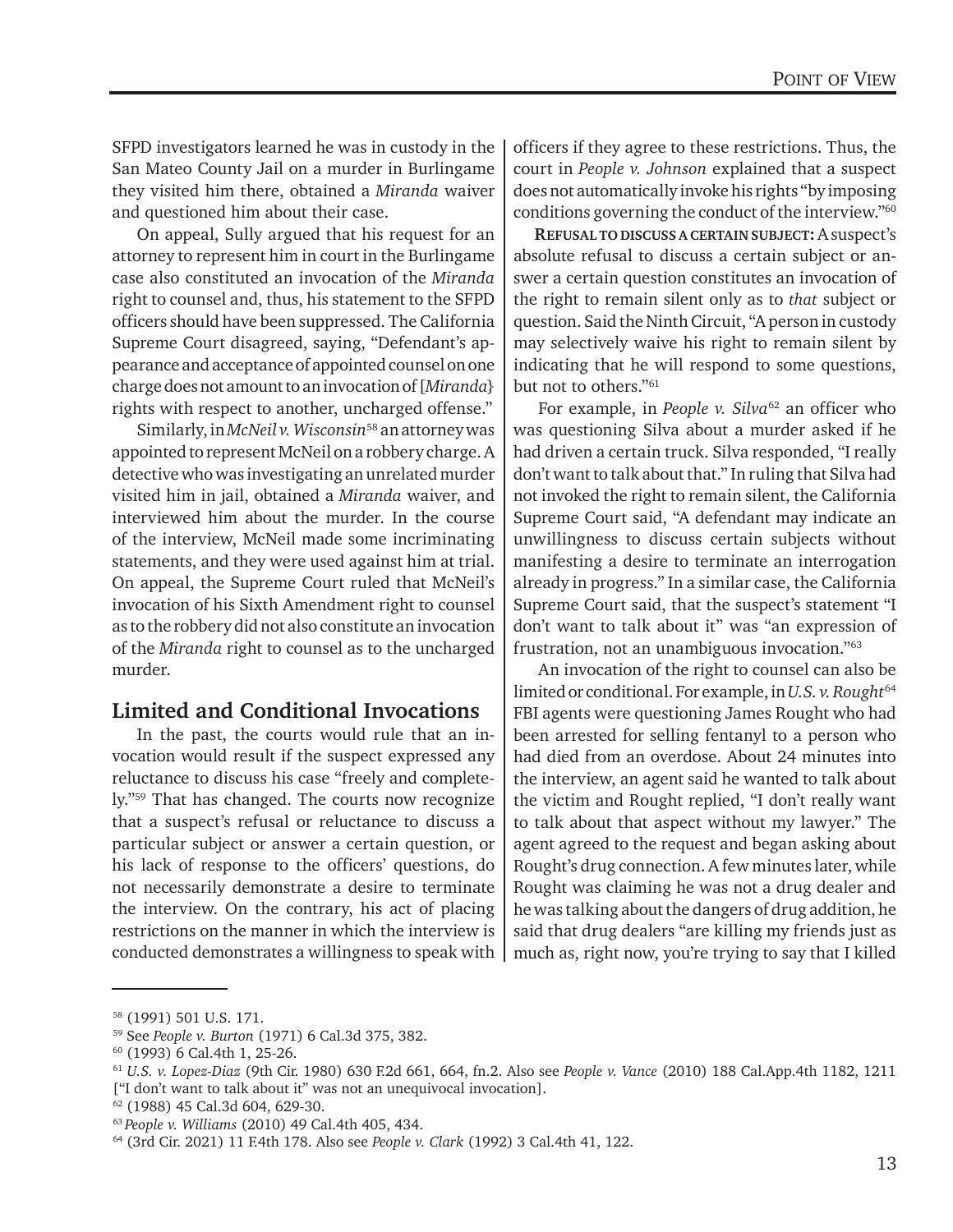my friend." The interview continued and Rought made several statements that were used against him at trial. He was convicted.

On appeal, he argued that his statements should have been suppressed because he had invoked his right to counsel when he said "I don't really want to talk about that aspect without my lawyer." Specifically, he argued that the words "that aspect" of the matter encompassed any subject related to his drug dealing. The court disagreed, saying, "Given this context and the course of the interrogation up to the point of Rought's invocation, 'that aspect' is most naturally understood to refer to [the victim's] death." And because it was Rought, not the agent, who opened up the subject of the overdose, the court ruled that the agent had not violated *Miranda*.

**REFUSAL TO SPEAK WITH A CERTAIN OFFICER**: A suspect's refusal to speak with a certain officer is a limited invocation of the right to remain silent as to *that* officer.<sup>65</sup> This issue commonly arises in the course of a "good cop—bad cop" routine. Thus, in *People v. Jennings*, 66 the California Supreme Court ruled that such a refusal did not constitute an invocation because it reasonably appeared that the suspect "was refusing to talk further with [Officer] Cromwell whom he did not like or trust, as opposed to [Officers] Maich or Rose."

**REQUEST TO SPEAK "OFF THE RECORD."** If a suspect requests to go "off the record" in response to a certain question, and if officers agree to the request, his answers to questions about *that* subject will be suppressed. Officers may, however, continue to question the suspect about other subjects.

For example, in *People v. Johnson<sup>67</sup>* the suspect in a murder case was being interviewed by police in Daly City. At one point he said "This is off the record" and then asked if he could get a ten-year deal from the D.A. The officer made a noncommittal response and continued to question him about the murder, and Johnson responded by making some incriminating statements. On appeal, the court ruled the discussion about sentencing was properly suppressed because the officer impliedly agreed it would be off the record. But his subsequent statement about the circumstances surrounding the murder was ruled admissible because there was no reason for Johnson to believe it was included in his "off the record" request.

An invocation may, however, result if the suspect asked to go off the record but did not specify a particular subject. It appears that such a request will constitute an unconditional invocation if officers agreed to the request (which they should not usually do). For example, in *People v. Bradford*68 a murder suspect, after invoking the right to counsel agreed to go "off the record" and then confessed. The court ruled the confession was obtained in violation of *Miranda* because, among other things, it appeared that he expected that the entire interview would be off the record.

**"NO RECORDING"**: A suspect's request that the interview not be recorded does not constitute an invocation—limited or otherwise—even if the suspect was unaware that the interview was being recording secretly. Thus, when this issue arose in *Lopez v. United States*, the Supreme Court responded,

Stripped to its essentials, petitioner's argument amounts to saying that he has a constitutional right to rely on possible flaws in the [IRS] agent's memory, or to challenge the agent's credibility without being beset by corroborating evidence that is not susceptible of impeachment. For no other argument can justify excluding an accurate version of a conversation that the agent could testify to from memory.<sup>69</sup>

Similarly, the California Supreme Court observed, "It is well established that a suspect does not invoke his or her right to remain silent by refusing to allow the tape recording of an interview, unless that refusal is accompanied by other circumstances disclosing a clear intent to speak privately and in confidence to others."<sup>70</sup> <u>Pov</u>

<sup>65</sup> See *People v. Parker* (2017) 2 Cal.5th 1184, 1221; *People v. Buskirk* (2009) 175 Cal.App.4th 1436, 1450.

<sup>66 (1988) 46</sup> Cal.3d 963, 979.

<sup>67 (1993) 6</sup> Cal.4th 1.

<sup>68 (1997) 14</sup> Cal.4th 1005, 1037.

<sup>69 (1963) 373</sup> U.S. 427, 439.

<sup>70</sup> *People v. Samayoa* (1997) 15 Cal.4th 795, 829-30.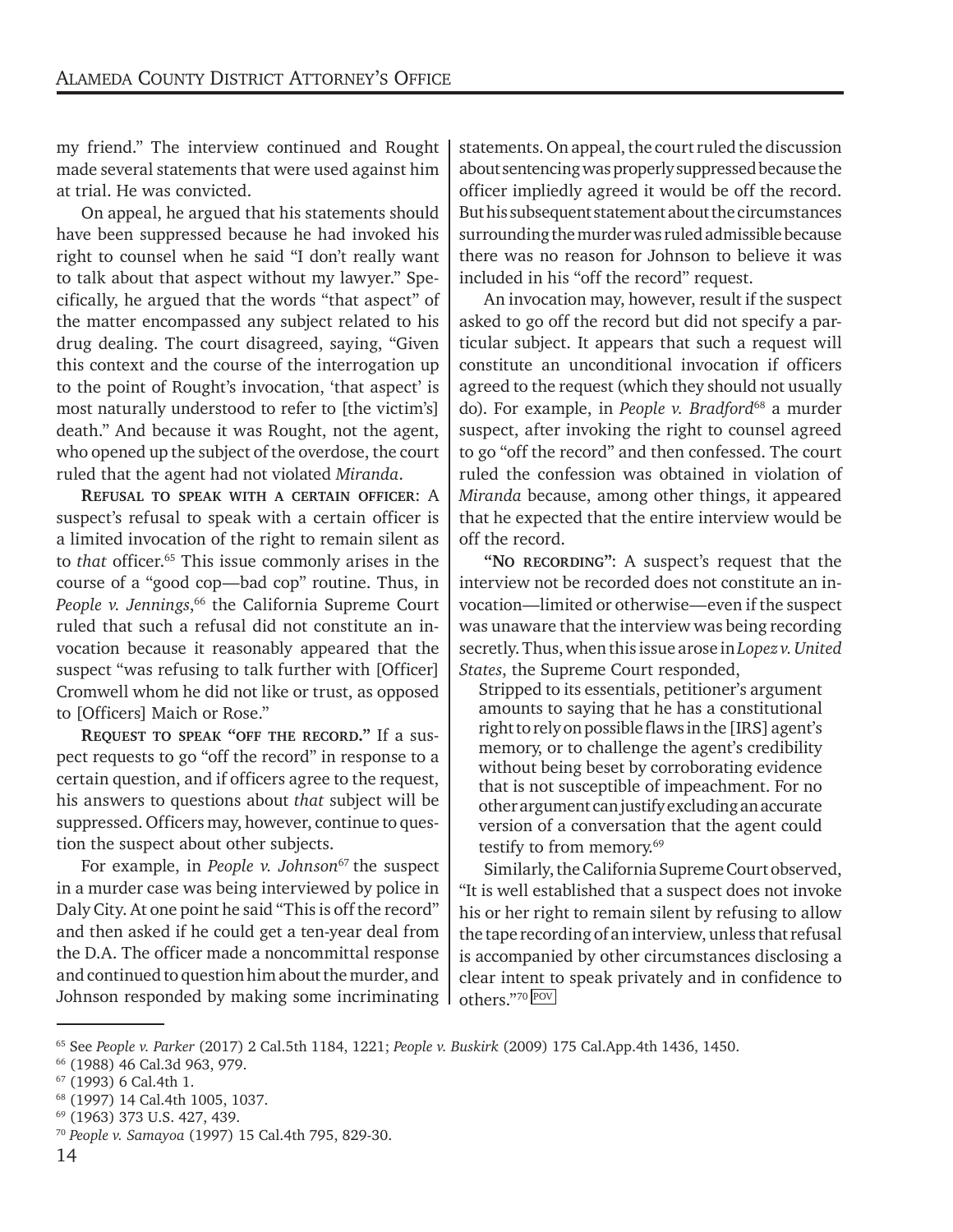# Recent Cases

#### **People v. McDaniel**

(2021) 12 Cal.5th 97

#### **Issue**

Under what circumstances may officers order a passenger in a stopped vehicle to remain inside?

#### **Facts**

At about 3:30 a.m., at the a housing complex in Los Angeles, Don'te McDaniel walked into the apartment of Annette Anderson and started shooting. Anderson and another person were killed; two others were shot but survived. McDaniel fled. The shooting was gang-related. At the scene, LAPD officers found cartridges for a nine-millimeter handgun and a shotgun.

Five days later, two LASD deputies happened to stop a Toyota because there were no license plates. As the car came to a stop, the passenger door came open and "a man stepped out and made a motion and tried to run out of the vehicle." That man was McDaniel. One of the deputies yelled "Get back in the car" and he complied. As things progressed, the driver was arrested for not having a license, and the deputies decided to impound his car.

But before conducting an inventory search, one of them ordered McDaniel to step outside. As he did so, the deputy noticed a bulge "that resembled a gun" in his right pocket. So he conducted a pat search and found a loaded nine-millimeter Ruger semiautomatic handgun. McDaniel was arrested and the deputies seized the Ruger which was later determined to be the murder weapon.

Before trial, McDaniel argued that the search was unlawful and the gun should have been suppressed. The court disagreed, and McDaniel was convicted of two counts of first-degree murder. He was sentenced to death.

#### **Discussion**

McDaniel argued that the Ruger should have been suppressed because it was the fruit of an unlawful detention. Specifically, he contended that

the deputies had seized him illegality when they ordered him to remain in the car. The California Supreme Court disagreed.

Because detentions are "one of the most perilous duties imposed on law enforcement officers,"1 the courts "allow intrusive and aggressive police conduct without deeming it an arrest in those circumstances when it is a reasonable response to legitimate safety concerns on the part of the investigating officers."2

 During traffic stops it is usually the driver who poses the greater threat, and that is why officers may, as a matter of routine, order the driver to exit or remain in the vehicle. But can they also order a passenger to remain inside?

McDaniel argued that such an order is unlawful unless officers had reason to believe that the passenger constituted a threat. But the California Supreme Court ruled that, even if such a threat was required, it certainly existed in this case. Said the court, the deputy "surely was not required to give McDaniel an opportunity to depart the scene after he exited the vehicle without first ensuring that, in so doing, the officer was not permitting a dangerous person to get behind him."

Consequently, the court ruled that McDaniel's motion to suppress the gun was property rejected, and it affirmed his conviction.

#### **People v. Cuadra**

(2021) 71 Cal.App.5th 348

#### **Issue**

Was the defendant unlawfully detained?

#### **Facts**

As the result of widespread violence and looting resulting from Black Lives Matter protests, the County of Los Angeles established a curfew between the hours of 6 p.m. and 6 a.m. At about 2:15 a.m. two LASD deputies on patrol drove into the parking lot of a motel in the City of Commerce. As they did so, they saw a man, identified as Oscar Cuadra,

<sup>1</sup> *Pennsylvania v. Mimms* (1977) 434 U.S. 106, 110.

<sup>2</sup> *U.S. v. Meza-Corrales* (9th Cir. 1999) 183 F.3d 1116, 1123.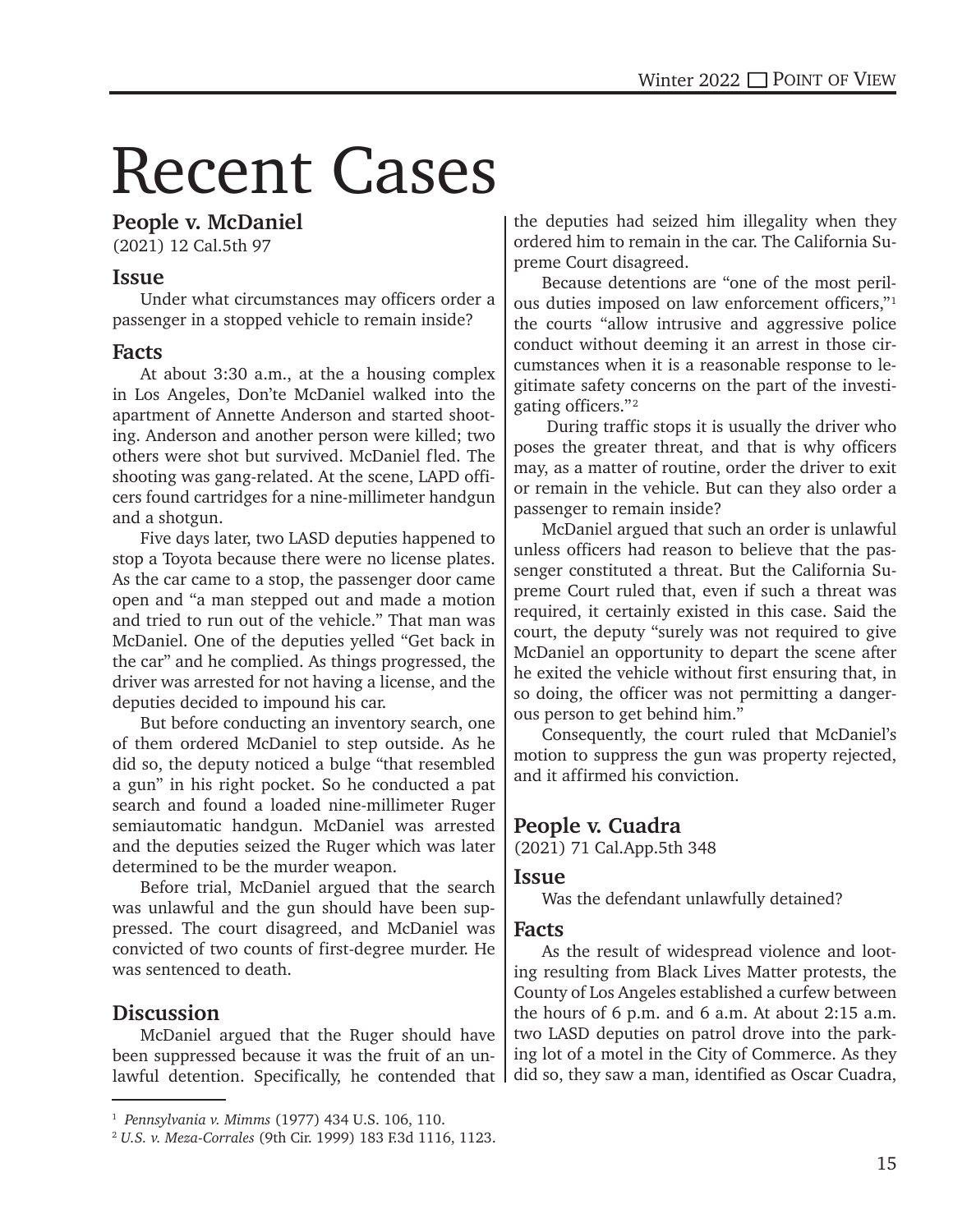standing near a parked car. While they remained inside their patrol car, they asked Cuadra if he knew about the curfew. He said no. The deputies did not intend to cite or arrest Cuadra for violating the curfew since he was standing on private property. Nevertheless, they were wondering why, with so much violent crime and destruction going on in the area, a person would be walking around at 2 a.m. for no apparent reason. So they decided to contact him.

As they stepped out of their car, one of the deputies asked—but did not order—Cuadra "to walk over to the hood of our patrol vehicle." Instead of complying, Cuadra "raised his hands and stepped backward, away from the patrol car, all the while asking why the deputies were attempting to detain him when he had done nothing wrong." As Cuadra raised his hands, one of the deputies saw a "pretty big" bulge in his right front pants pocket. The deputy also noticed that the bulge was consistent with the shape of a firearm.

At this point, Cuadra spontaneously said he had a gun. So the deputy ordered him to get on the ground and, after conducting a pat search, removed a loaded .38 caliber revolver. Cuadra was subsequently charged with possession of a firearm by a convicted felon. When his motion to suppress the gun was denied, he pled no contest.

#### **Discussion**

Cuadra argued that his handgun should have been suppressed because it was the fruit of an unlawful detention. And in a 2-1 decision, the court agreed.

It was apparently undisputed by prosecutors that Cuadra had, in fact, been detained when he was asked to raise his hands and walk over to the patrol car (even though he was not commanded to do so). Consequently, the central issues were (1) did the deputies have grounds to detain him, and (2) did he comply with the deputy's command.

**GROUNDS TO DETAIN**: Officers may detain a person only if they have "reasonable suspicion," which is a much lower standard of proof than probable cause. As the Supreme Court explained, "The rea-

sonable suspicion inquiry falls considerably short of 51% accuracy,"<sup>3</sup> and that "reasonable suspicion is a less demanding standard than probable cause and requires a showing considerably less than preponderance of the evidence."4

Moreover, in determining whether officers had grounds to detain a person, the courts are required to consider the totality of the surrounding circumstances. Thus, in reversing a circuit court in *District of Columbia v. Wesby,* the Supreme Court said that the two circuit judges in the majority had "viewed each fact in isolation rather than as a factor in the totality of circumstances."5 And yet, the two justices who ordered the suppression of Cuadra's gun (the third dissented) not only ignored this requirement, but blatantly misrepresented the nature of the threat that the deputies were facing.

Specifically, in discussing why the deputies were on high alert, they merely said "there was a curfew in effect." But, for discerning readers who thought it would be helpful to know why the area was under curfew, and why Cuadra's early morning activities were of concern to the deputies, it was necessary to read the dissenting opinion of Justice Elizabeth Grimes:

National Guard troops and police officers guarded the barricaded steps of Los Angeles City Hall and tried to restore order in Santa Monica and Long Beach. For two days, looters spent hours vandalizing and breaking into stores, stealing items and setting fires in Los Angeles, Santa Monica, and Long Beach.

Not only did the majority ignore these seemingly important facts, they shamefully referred to the rioters as "protesters." (Isn't there a significant difference between a "rioter" and a "protester?")

**DID CUADRA COMPLY WITH THE DEPUTY'S RE-QUEST?** As noted, the two justices in the majority also ruled that Cuadra had complied with the deputy's request to walk over to the patrol car. But even if Cuadra had been illegally detained at that point, the detention would have automatically terminated if he did not comply with the deputy's request or command. As the Supreme Court explained in

<sup>3</sup> *Kansas v. Glover* (2020) \_\_ U.S. \_\_ [140 S.Ct. 1183].

<sup>4</sup> *Illinois v. Wardlow* (2000) 528 U.S. 119, 123 .

 $5(2018)$  U.S.  $[138 S.Ct. 577, 588]$ .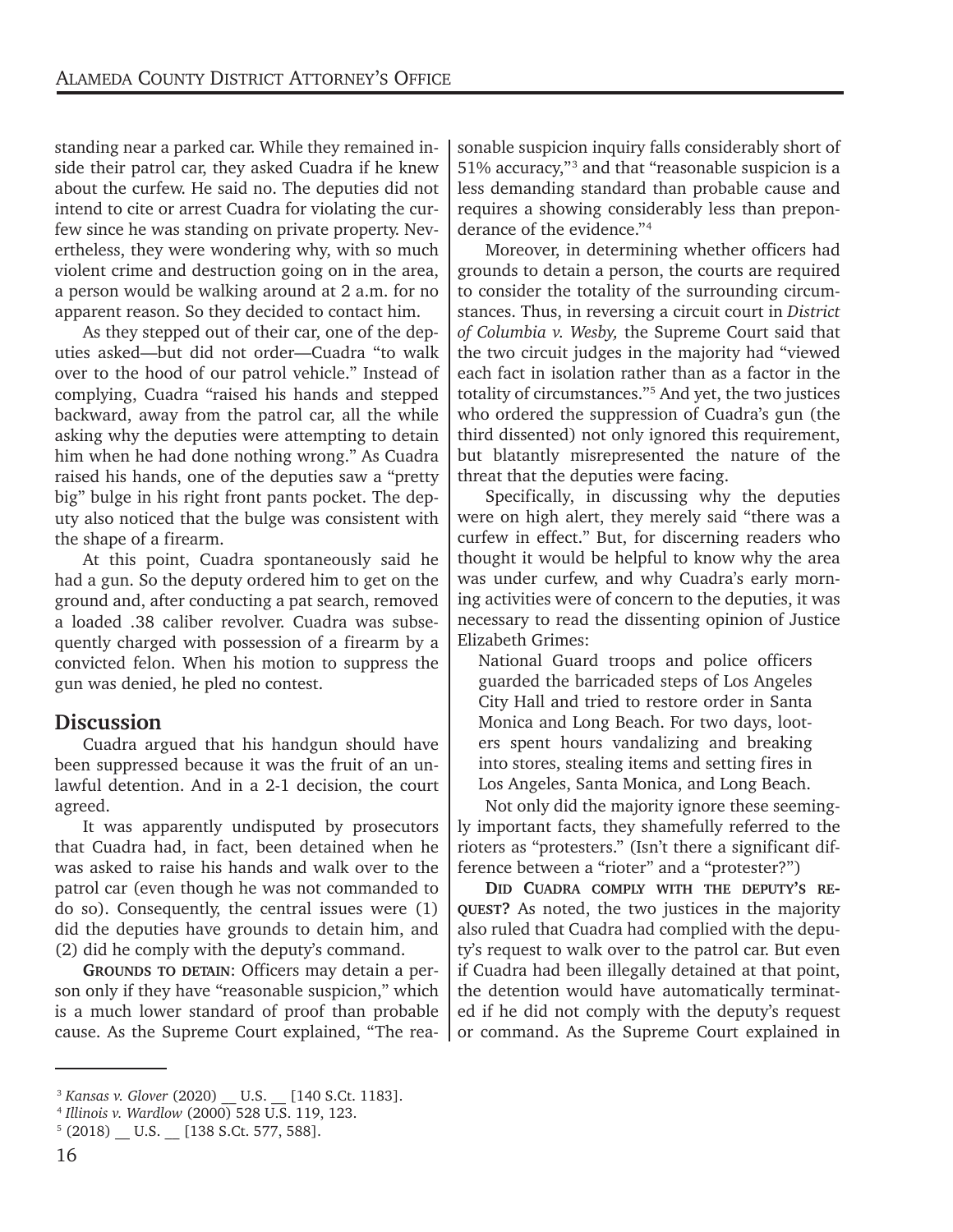*Brendlin v. California*, "There is no seizure without actual submission; otherwise, there is at most an attempted seizure."6

Did Cuadra submit when the deputy asked him to "walk over to the hood of our patrol vehicle?" In the view of the majority, a detainee who is asked to walk over to a patrol car will have complied if, instead of walking over to the car, he stepped back, stood his ground, and started arguing. In their words, Cuadra's act of raising his hands and stepping backward "is not, by any stretch of the imagination, an indication that he believed he was not being seized and was, instead, free to leave."

Apart from the obvious fact that Cuadra did not comply with the deputy's command, the majority compounded their error when, as noted, they said that in determining whether a person was detained it is significant that the person subjectively believed so. And yet, the Supreme Court has expressly ruled that a person's beliefs are irrelevant in determining whether he had been detained. As the Court explained in *California v. Hodari D.*, the issue is "not whether the citizen perceived that he was being ordered to restrict his movement, but whether the officer's words and actions would have conveyed that to a reasonable person."7

There's more. The majority also claimed that Cuadra had been illegally detained because the deputies had *intended* to detain him. In their words, "It is objectively apparent the officers intended to detain and frisk appellant." Apart from the fact that the majority had no way of knowing the deputies' intentions, it was error to even consider them. As the Supreme Court said in *United States v. Mendenhall,*  "The subjective intention of the DEA agent in this case to detain the respondent, had she attempted to leave, is irrelevant except insofar as that may have been conveyed to the respondent."8 Thus, in *In re Manuel G.* the California Supreme Court explained that "the officer's uncommunicated state of mind [is] irrelevant in assessing whether a seizure triggering Fourth Amendment scrutiny has occurred."9

It would be pointless to go further. Fortunately, this decision was so blatantly wrong that it will likely be recognized as an aberration.

#### **People v. Sumagang**

(2021) 69 Cal.App.5th 712

#### **Issue**

Did a detective conduct an illegal two-part interrogation in obtaining a confession from the defendant?

#### **Facts**

A Monterey County sheriff 's deputy was dispatched to investigate a 911 hangup call of a suspicious vehicle in a remote area of the county. When she arrived she found the car with the hood up, and a large crack in the windshield. In the backseat were Byron Sumagang and 20-year old Carole Sangco. Sangco was lying on top of Sumagang. When the deputy knocked on the window, Sumagang woke up but Sangco was dead.

Sumagang told the deputy that he and Sangco had made a suicide pact and that they had both taken "a bunch" of Klonopin and "drank as much tequila as they could." He also said "he was not supposed to wake up."

After Sumagang was released from the hospital, a detective went to the county jail to question him about the murder. The deputy did not, however, seek a *Miranda* waiver because he "wanted to see what he had to say first."

During this part of the interrogation, which lasted about 25 minutes, Sumagang said that after he and Sangco drank the tequila and took the pills, Sangco repeatedly asked him, "Can you please choke me out in the back seat please." He admitted that he did so and provided a detailed account.

After a two-minute break, the detective returned and *Mirandized* Sumagang. During this part of the interrogation—which lasted 45 minutes—Sumagang said that he and Sangco had been together for five years, that she had "depression problems" and had often talked about suicide. He explained that he and Sangco had initially attempted to kill themselves by cutting their wrists and setting the car on fire. But when that didn't work, Sumagang repeatedly asked him to strangle her. He explained that he "didn't want to hurt her" but she "just kept

<sup>6</sup> (2007) 551 U.S. 249, 254.

<sup>7</sup> (1991) 499 U.S. 621, 628. Also see *Morgan v. Woessner* (9th Cir. 1993) 997 F.2d 1244, 1254.

<sup>8</sup> (1980) 446 U.S. 554, fn.6.

<sup>9</sup> (1997) 16 Cal.4th 805, 821. Also see *People v. Ross* (1990) 217 Cal.App.3d 879, 884.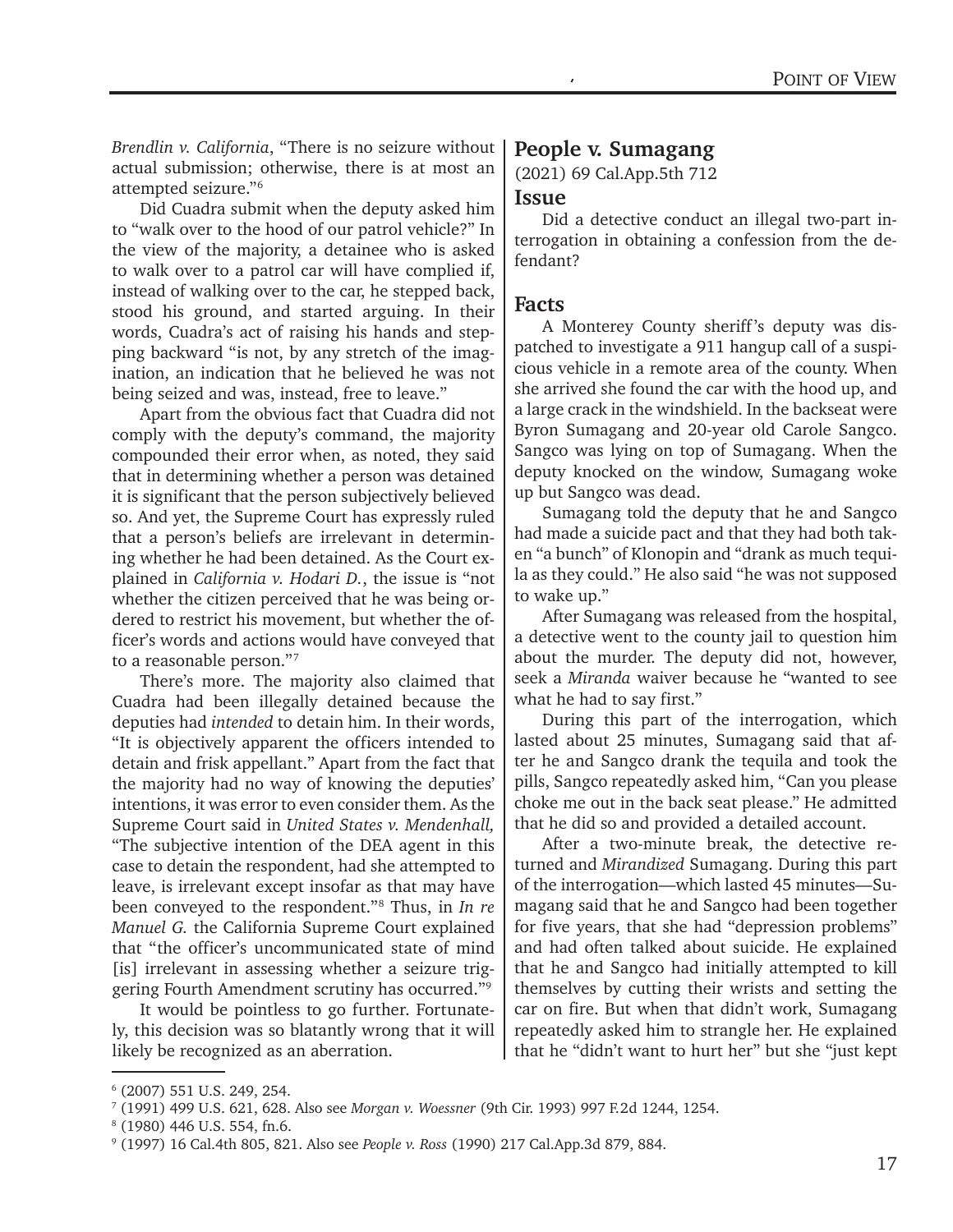on telling me do." So he began to strangle her. At one point, he said, Sangco "closed her eyes, her arms went limp, and she just stopped moving." When asked why he didn't kill himself, Sumagang "I forgot."

Before trial, Sumagang filed a motion to suppress all of his statements to the detective on grounds he failed to obtain a *Miranda* waiver at the start of the interview. The court agreed in part, ordering the suppression of everything he said during prewaiver portion of the interview, but it admitted the statements he made after he had been *Mirandized*. Sumagang was convicted.

#### **Discussion**

It is settled that officers may interrogate a suspect in custody only if the suspect had been advised of his *Miranda* rights. This was why the trial court suppressed Sumagang's first confession. Sumagang argued that the post-warning potion should also have been suppressed because it was the product of an illegal two-step interrogation process.

The "two step" was a tactic in which officers would begin an interrogation before *Mirandizing* the suspect. Then, if he confesses or makes a damaging admission, they would seek a waiver and, if he waives, they will try to get him to repeat the statement. As the Ninth Circuit explained, "A twostep interrogation involves eliciting an unwarned confession, administering the *Miranda* warnings and obtaining a waiver of *Miranda* rights, and then eliciting a repeated confession."10

The two-step works on the theory that the suspect will usually waive his rights and repeat his incriminating statement because he will think (erroneously) that his first statement could be used against him and, thus, he had nothing to lose by repeating it.

In 2004, however, the U.S. Supreme Court ruled that a two-step interrogation is illegal the officer's objective was to avoid the *Miranda* restrictions.<sup>11</sup> Thus, the issue in *Sumagang* was whether the detective's decision to employ a two-step procedure was to circumvent *Miranda*. Although the courts will consider the totality of circumstances, the following are indications of such an intent.

**Interrogation tactics**: During the prewaiver interview, the officers utilized interrogation tactics that were designed to produce an admission; e.g., "good cop/bad cop."

**Overlapping content**: During the postwaiver interview, the officers referred to the suspect's prewaiver admission or otherwise reminded him that he had already "let the cat out of the bag?"

**Time lapse**: There was only a short time lapse between the two portions of the interview.

**Same officers**: Both portions were conducted by the same officers.

It was, therefore, apparent that Sangco's first confession had been obtained as the result of an illegal two-step. Among other things, the court noted that during the 25-minute prewaiver portion the detective "elicited a detailed narrative of the night that Sangco died, including all the facts needed to inculpate Sumagang." The court added that the detective had also obtained the prewaiver confession by asking leading questions which resembled "cross-examination."

In addition, the court observed that "there was no substantial break in time or circumstances between the two parts of the interrogation." For example, the "postwarning questioning started two minutes after the prewaiver portion of what amounted to a continuous interaction between the detective and the suspect." Accordingly, the court ruled that Sumagang's postwaiver confession should have been suppressed, and it overturned his conviction.

#### **People v. Jimenez**

(2021) \_\_ Cal.App.5th \_\_ [2021 WL 5905719]

#### **Issue**

Did an officer coerce a murder suspect into confessing?

#### **Facts**

At about midnight, a San Bernardino County sheriff's deputy spotted Enrique Jimenez and two young men standing in an open field near some

**Intense prewaiver conversation**: The prewaiver portion of the interview consisted of detailed questioning pertaining to the crime.

<sup>10</sup> *US v. Narvaez-Gomez* (9th Cir. 2007) 489 F.3d 970, 973. 11 (2004) 542 U.S. 600. Also see *People v. Krebs* (2019) 8 Cal.5th 265.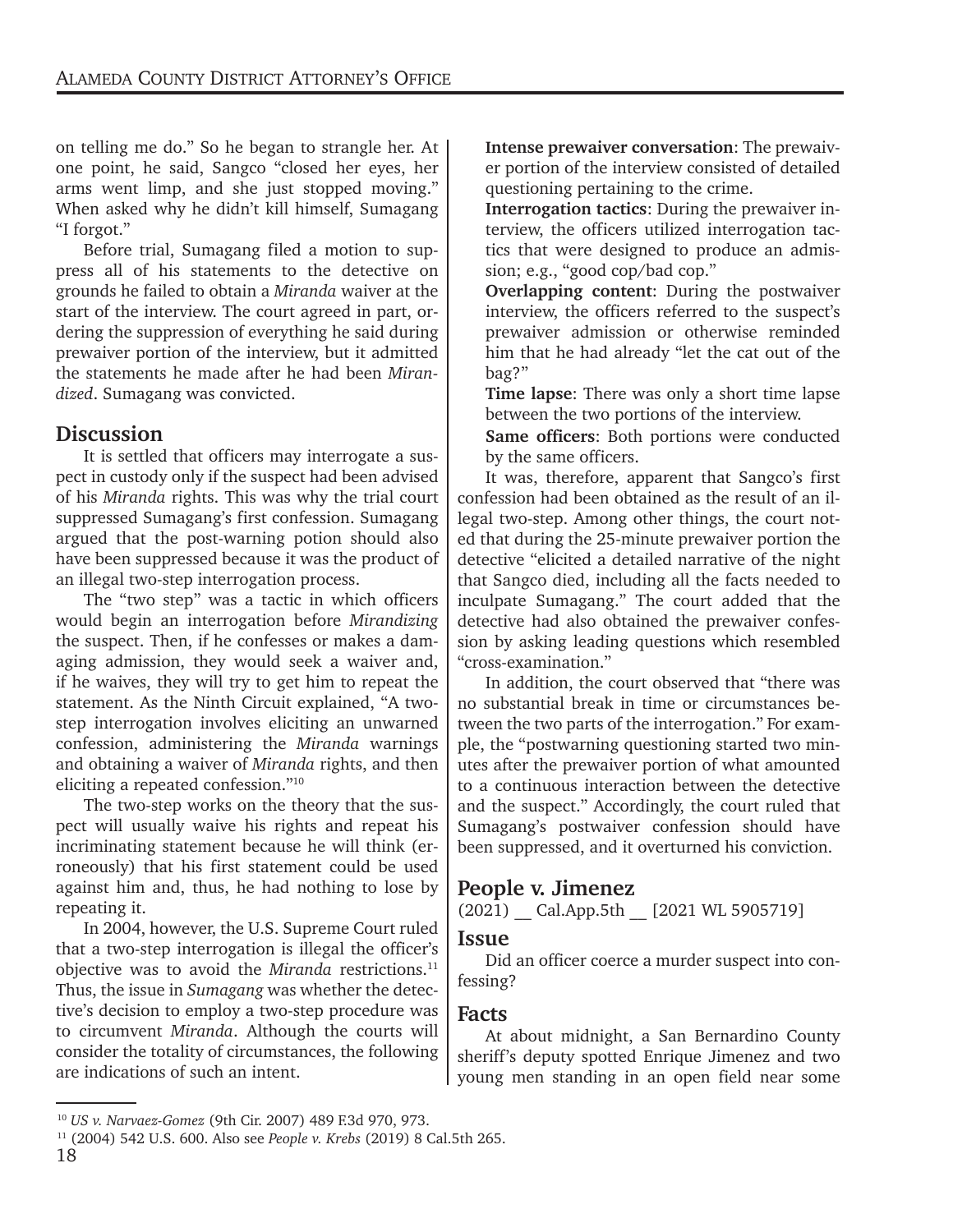trash cans. When the men saw the deputy, they all ran to a Chevy Suburban parked nearby and sped off. Thinking that the men were illegally dumping garbage, the deputy gave chase. In a bizarre twist, Jimenez detoured back to the lot, stopped next to the trash can, opened the lid, and used a lighter to set fire to the contents—one of which was the dead body of Morris Barnes. Jimenez sped off again and later stopped briefly to let his two accomplices out. They ran, and Jimenez sped off, but all were quickly apprehended. It turned out that the two other people in the Suburban were Jimenez's teenage boys, aged 14 and 17.

Back at the lot, deputies determined that Barnes had been stabbed several times and that the reason the fire in the trash can started so quickly was because Jimenez or one of his sons had poured gasoline over the body.

At the sheriff's office, Jimenez waived his *Miranda* rights and was interviewed by a detective.<sup>12</sup> Although he claimed that his sons "didn't know nothin'" about the dead body, the detective informed him that his sons "told me everything that they were asked to do." He also said that they would be charged unless there was reason to believe they were not involved. And he pointed out that Jimenez was in a position to "help them" because, otherwise, "I'm gonna have to charge them with the death of this guy." Jimenez then confessed and was convicted of murder.

#### **Discussion**

On appeal, Jimenez argued that his confession should have been suppressed because the detective essentially threatened to charge his sons with murder if he refused. In a split decision, the court agreed.

A statement is deemed coerced if there was "police overreaching," meaning "coercive police activity" that generated the kind of stress that compelled the suspect to confess or make a damaging admis-

sion—the kind of pressure that has "drained [his] capacity for freedom of choice."13 The question, then, was whether it was inherently coercive to inform Jimenez that his sons might not be charged if he explained what they had done.

Officers may not, of course, threaten to punish a suspect's friends or relatives if he refused to give a statement. If, however, they reasonably believed that the friend or relative participated in the crime or was an accessory they may inform the suspect that he might be able to reduce or eliminate their legal problems by making a statement. As the First Circuit observed, "An officer's truthful description of the family member's predicament is permissible since it merely constitutes an attempt to both accurately depict the situation to the suspect and to elicit more information about the family member's culpability."14

Accordingly, the main issue in the case was whether the detective had reason to believe that Jimenez's sons were involved in the murder as prinipals or accessories. Here's what he knew:

- (1) When the deputy arrived at the lot, Jimenez's sons were standing at or near a trash can that contained the body of a man who had been stabbed to death.
- (2) As the deputy arrived, Jimenez and his sons ran to the Suburban and fled.
- (3) Jiminez led deputies on a dangerous, highspeed chase.
- (4) As the chase continued, Jimenez detoured back to the lot where he "leaned out the window, lifted the lid the trash can, and used a lighter to set fire to the body of Mr. Barnes.
- (5) While Jimenez was doing this, his sons could have jumped out and surrendered but they remained inside. The pursuit resumed.
- (6) A few minutes later, Jimenez briefly stopped to let his sons out and both of them fled from deputies on foot.

<sup>12</sup> Note: The court did not say if Jimenez had been *Mirandized*; but because he did not allege that the detective violated *Miranda*, he presumably did so.

<sup>13</sup> Quotes from: *Culombe v. Connecticut* (1961) 367 U.S. 568, 576; *Colorado v. Connelly* (1986) 479 U.S. 157, 167, 169.

<sup>14</sup> *U.S. v. Hufstetler* (1st Cir. 2015) 782 F.3d 19, 24. Also see *Peoplev. McWhorter* (2009) 47 Cal.4th 318, 350 [defendant's comments about his wife, mother, and brother made them legitimate subjects of conversation]; *People v. Daniels* (1991) 52 Cal.3d 815, 863 ["Both had apparently helped defendant escape and hide from the police, and could in fact have been charged as accessories"]; *People v. Howard* (1988) 44 Cal.3d 375, 398 [officers "did not imply that the fate of defendant's son and of Stevens depended upon defendant stating what they wanted to hear."].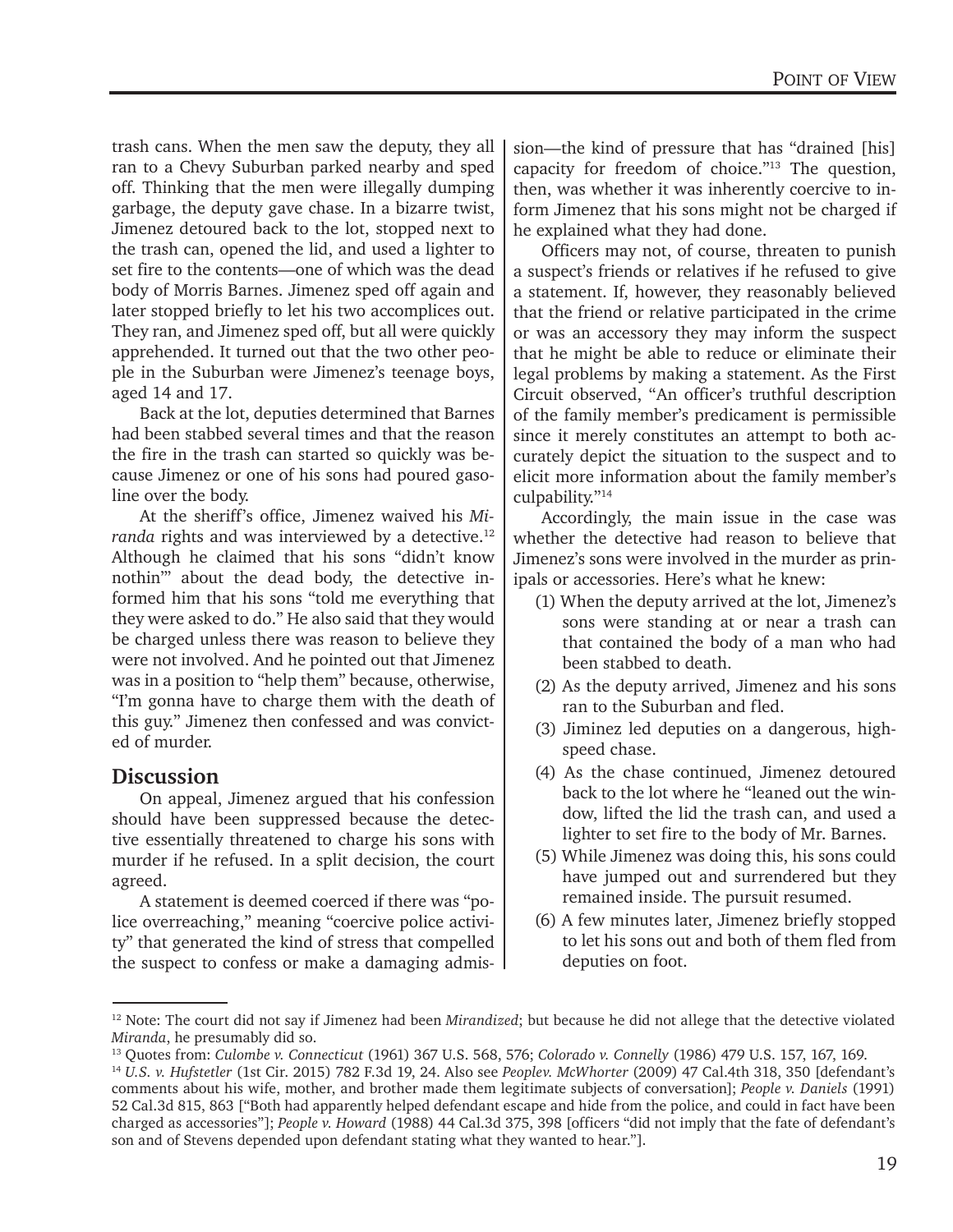(7) After the deputies apprehended the sons, they said, euphemistically, that they knew there were "some things" in the garbage can.

It seems apparent that the detective had good reason to believe that the sons were participants in the murder itself or were assisting Jiminez in disposing of the body. As the dissenting justice pointed out, "There was ample suspicion to investigate whether any, or all, of the three might have committed, or assisted or conspired with each other in committing, the murder itself." In fact, Jimenez admitted as much when, during the interview, he said "I shouldn't have involved any of them." But he *did* involve them, and it was the detective's responsibility to determine the extent of their involvement. The majority thought this was unreasonable.

Finally, the majority alleged that the detective "knew defendant's sons were not guilty of murder, but he intended to charge them with murder anyway, unless defendant confessed." Accusing an officer of corruption is a serious allegation that most judges would not make in the absence of direct proof. So, what proof did the majority present? None. What's more, in an ironic twist, Jimenez's attorney disagreed with the majority's allegation when, during the trial, he told the jury, "I think you will agree with me that [the detective is] an exemplary officer who did not do anything improper in this case, and certainly didn't do anything to force anybody to say what they said." Enough said.

#### **French v. Merrill**

(1st Cir. 2021) 9 F.4th 129

#### **Issue**

Did officers violate the Fourth Amendment while conducting a "knock and talk"?

#### **Facts**

Christopher French and Samantha Nardone, both students at the University of Maine, had a stormy on-and-off relationship that resulted in several 911 calls to the police. In one of those cases, officers arrested French for domestic violence, but the charges were eventually dropped for "insufficient evidence."

About seven months later, at about 3 a.m., officers responded to a report that French had broken into Nardone's home and stole a cellphone while she and her roommate were sleeping. When they arrived, they spoke with Nardone, but French had already left. So, they decided to go over to his home and conduct a "knock and talk."

French did not respond when the officers knocked on the door, so they continued knocking and yelling for him to come to the front door. He eventually did so, and admitted that he had visited Nardone's home earlier that evening." But he denied that he stole anything. Having concluded that French's story was "not credible," the officers arrested him for burglary. The charge was later dismissed because Nardone refused to cooperate.

French then sued the officers, contending that their "knock and talk" violated the Fourth Amendment. The trial court ruled the officers were entitled to qualified immunity on grounds that their conduct did not violate "clearly established" law. French appealed to the First Circuit.

#### **Discussion**

A "knock and talk" is simply a visit by officers to a suspect's home, usually for the purpose talking with the suspect to confirm or dispel their suspicion that he had committed a crime under investigation. Knock and talks have been described as "an accepted investigatory tactic,"15 and a "legitimate investigative technique."16 There are, however, a few restrictions. The main one is that officers must conduct themselves in a manner that is consistent with that of uninvited guests.<sup>17</sup>

Was this the type of conduct that people expect from visitors? Hardly. As the court pointed out, "police officers not armed with a warrant engaged in conduct in pursuit of a criminal investigation within the curtilage that was inconsistent with the implied social license pursuant to which an officer may enter the curtilage of a home." Consequently, the court ruled that "any reasonable officer would have understood that their actions on the curtilage of French's property exceeded the limited scope of the customary social license," and it ruled the officers were not entitled to qualified immunity.  $\boxed{Pov}$ 

<sup>15</sup> *U.S. v. Roberts* (5th Cir. 2010) 612 F.3d 306, 310. Also see *U.S. v. Jones* (5th Cir. 2001) 239 F.3d 716, 720.

<sup>16</sup> *U.S. v. Lucas* (6C 2011) 640 F.3d 168, 174.

<sup>17</sup> *Florida v. Jardines* (2013) 569 U.S. 1, 8.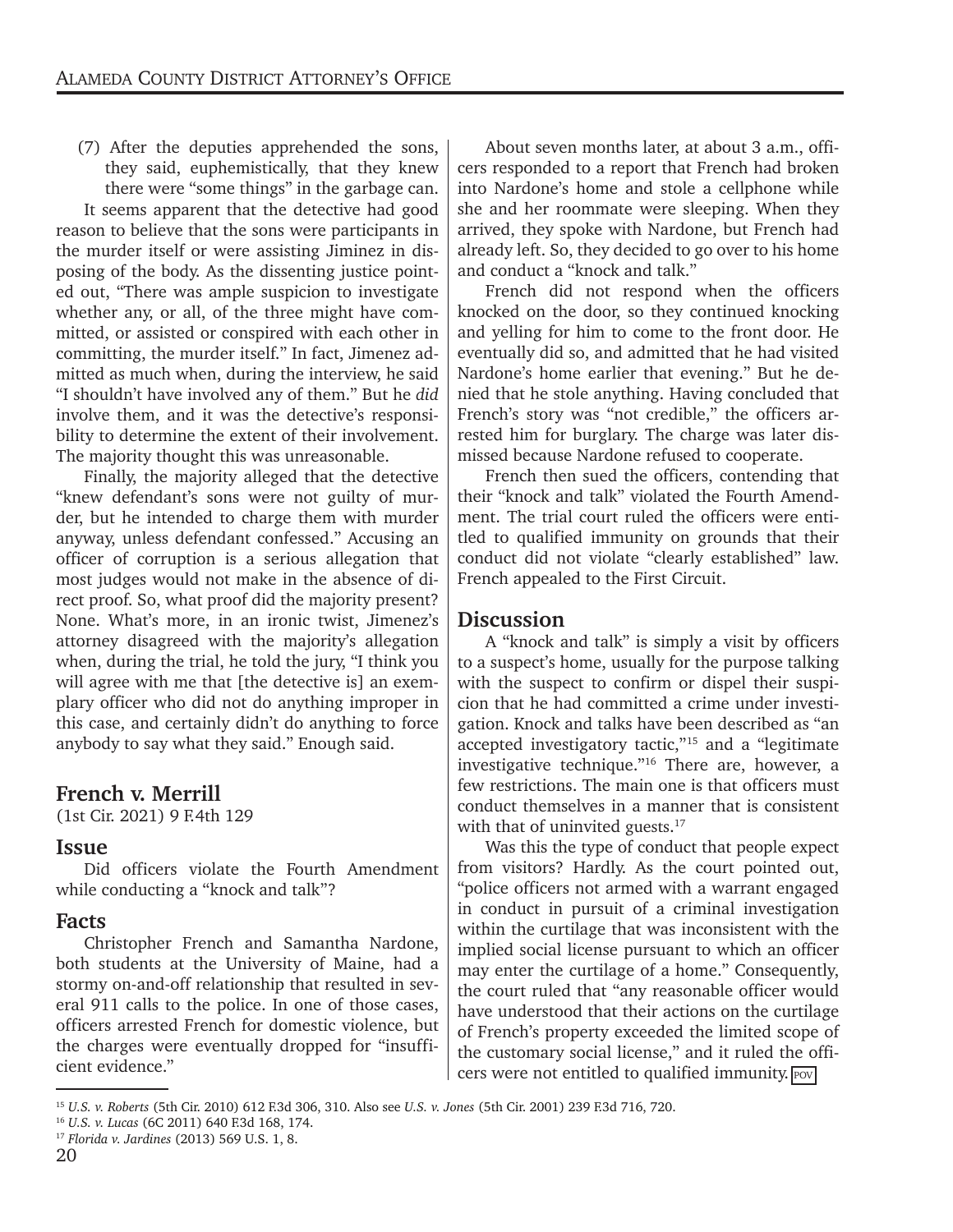### Now Shipping The 26th Annual Edition of California Criminal Investigation

Table of Contents (Partial)

#### **Probable Cause**

- 1. Principles of Probable Cause
- 2. Probable Cause: Reliability of Information
- 3. Probable Cause to Arrest
- 4. Probable Cause to Search

#### **Seizures**

- 5. Arrests
- 6. Arrest Warrants
- 7. Post-Arrest Procedure
- 8. Investigative Detentions
- 9. Special Needs Detentions
- 10. Traffic Stops
- 11. Investigative Contacts
- 12. Citizens' Arrests

#### **Searches**

- 13. Bodily Intrusion Searches
- 14. Booking Searches
- 15. Computer Searches
- 16. Consent Searches
- 17. Driveways and Yards: Entering
- 18. Entry to Arrest
- 19. Exigent Circumstance Searches
- 20. Financial Records Searches
- 21. Forcible Entry
- 22. Marijuana Searches
- 23. Medical Records Searches
- 24. Pat Searches
- 25. Probation and Parole Searches
- 26. Protective Sweeps
- 27. Searches by Civilians and Police Agents
- 28. Searches Incident to Arrest
- 29. Searches on School Grounds
- 30. Securing Premises Pending Warrant
- 31. Vehicle Searches
- 32. Workplace Searches

#### **Search Warrants**

- 33. Search Warrant Basics
- 34. Search Warrant Affidavits
- 35. Search Warrant Special Procedures
- 36. Executing Search Warrants

#### **Surveillance**

- 37. Physical Surveillance
- 38. Electronic Surveillance

#### **Electronic Communications and Data**

- 39. Electronics Communications and Records Searches
- 40. Wiretaps and Bugs
- 41. Monitoring Prisoner Communications

#### **Questioning Suspects**

- 42. Miranda: When Compulsory
- 43. Miranda Waivers
- 44. Miranda Invocations
- 45. Miranda: Post-Invocation Interrogation
- 46. Miranda Suppression Rules
- 47. Interrogation
- 48. Questioning Charged Suspects
- 49. Questioning Accomplices
- 50. Surreptitious Questioning by Police Agents
- 51. Secretly Recording Conversations

#### **Miscelleaneous**

- 52. Lineups and Showups
- 53. Plain View
- 54. Knock and Talks
- 55. Entrapment
- 56. Immunity
- 57. Gathering and Authenticating Evidence

#### **Suppression Requirements and Exceptions**

- 58. The Cost-Benefit Analysis
- 59. "Standing"
- 60. The Fruit of the Poisonous Tree Exception
- 61. Inevitable Discovery and Independent Source

#### **Appendix**

- A. Testifying in Court
- B. Citation Guide
- C. Examples, Notes, and Citations

#### For More Information: le.alcoda.org